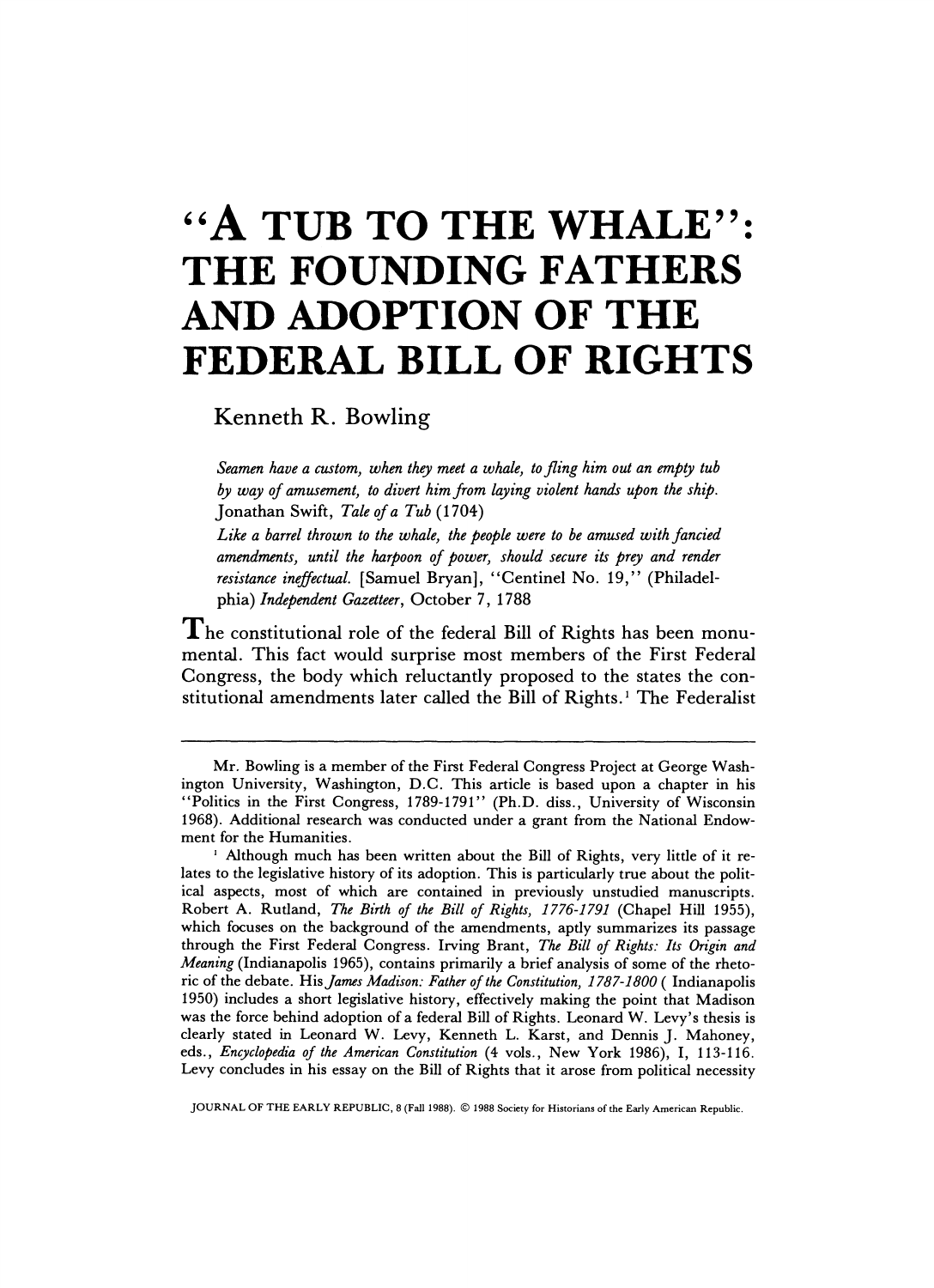majority considered amendments an unnecessary political expedient of little constitutional importance, and the time spent on their adoption as wasted. Antifederal members saw them as an impediment to the changes in the structure and power of the new federal government that they sought. Many law clerks and scholars have searched in vain through the congressional debate over the first ten amendments for comment on their constitutional or philosophical implications. Instead of inspiring rhetoric and thoughtful analysis about the rights of man, they find only political fights: the most important, between James Madison of Virginia and his fellow Federalists in the House of Representatives; the most bitter, between the Federalists and the Antifederalists in the House; and, finally, the least divisive, between the House and the Senate.

Leonard Levy aptly states that Madison is even more entitled to be known as the father of the Bill of Rights than of the Constitution. Without Madison's commitment there would have been no federal Bill of Rights in 1791, but even he did not envision a separate bill of rights. Although he had long been convinced of the necessity of bills of rights to protect civil liberties, practical political concerns were his primary motivation. He believed rights-related amendments would satisfy enough Antifederalists to protect the new Constitution from both the structural amendments and the second Federal Convention which Antifederal leaders demanded, and to secure ratification by Rhode Island and particularly North Carolina. In addition he had to consider his political survival in Virginia. Forced upon him more by the political climate of late 1788 than by the arguments of his friend Thomas Jefferson, Madison's proposals, as both Federalists and Antifederalists quickly declared, tossed a tub to the whale.

and that Madison is even more entitled to be known as the father of the Bill of Rights than of the Constitution. Julius Goebel, Jr., *History* of *the Supreme Court* of *the United States,* vol. 1, *Antecedents and Beginnings to 1801* (New York 1971), ch. 10, is the most detailed narrative on the adoption of the amendments. One of the author's theses is that while certain proposed amendments protected civil liberty, others (the alterations or structural ones) were merely "political" (414). This statement ignores the fact that the movement for amendments was in itself political and that many Federalists considered the rights-related ones in particular nothing more than a political tactic cynically employed by self-serving Antifederal leaders to whip up opposition to the constitution among the populace. It is also important to remember that some amendments which do not appear to us to be rights-related were so considered in the eighteenth century. Charles Warren's "New Light on the History of the Federal Judiciary Act of 1789," *Harvard* Law *Reuiew,* 37 (Nov. 1923), 49-132, fails to establish as intimate a connection between the Judiciary Act and the first ten amendments as it asserts.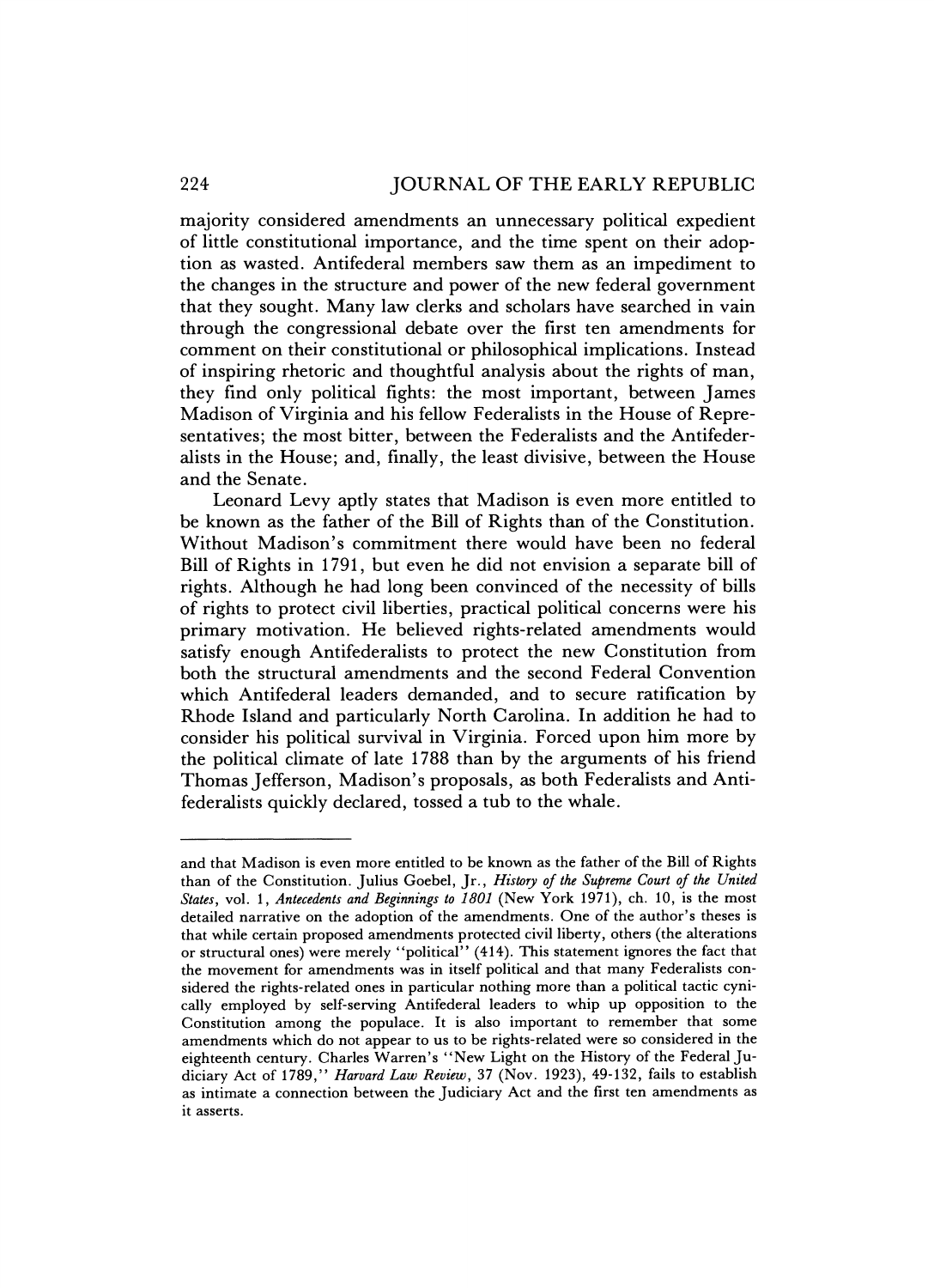Noah Webster, although not a member of Congress, expressed the point of view of many of its Federalist members in an anonymous attack on Madison, published while the Virginian was leading the floor fight for amendments. "It seems to be agreed on all hands," he wrote, "that paper declarations of rights are trifling things and no real security to liberty. In general they are a subject of ridicule." The people regret that "Congress should spend their time in throwing out an empty tub to catch people, either factious or uninformed, who might be taken more honorably by reason and equitable laws. They regret particularly that Mr. Madison's talents should be employed to bring forward amendments, which, at best can have little effect upon the merits of the constitution, and may sow the seeds of discord from New-Hampshire to Georgia."<sup>2</sup>

Madison and other leaders in the fight to strengthen the federal government during the 1780s made a critical-almost fatal-error at the Federal Convention by not attaching a bill of rights to the proposed Constitution when Antifederalists George Mason of Virginia and Elbridge Gerry of Massachusetts had called for one. Even in the face of Mason's advice that "it would give great quiet to the people," all the states in attendance voted against adding a bill of rights. Antifederalist Richard Henry Lee of Virginia unsuccessfully attempted to attach several hastily drafted amendments to the Constitution in September 1787 before the Confederation Congress submitted it to the states for ratification. His recommendations, however, were not confined to guarantees of personal liberty; he wanted to change the structure and curtail the power of the new federal government as well.<sup>3</sup> Thus an ambiguity in the meaning of the word "amendment" arose at the start of the ratification debate and remained throughout. Support for amendments could indicate either a desire that personal liberties be protected, or that fundamental changes in the balance of

William T. Hutchinson *et al.,* eds., *The Papers of James Madison* (15 + vols., Chicago and Charlottesville 1962- ), XII, 334-345. I identified Webster as the author based on the fact that "A Free Mechanic" (New York *Journal,* Aug. 20, 1789) in replying to the piece signed "Pacificus" referred to its author as a noted grammarian; in addition, "Pacificus"' thoughts on bills of rights are identical to those Webster wrote anonymously in 1787 and 1788 and then copyrighted in 1790 under his own name. See also Julian P. Boyd *et al.,* eds., *The Papers of Thomas Jefferson* (23 + vols., Princeton 1950- ), XVIII, 131-135.

<sup>&</sup>lt;sup>3</sup> Max Farrand, ed., *The Records of the Federal Convention of 1787* (4 vols., New Haven 1937), II, 587-588; Merrill Jensen, ed., The Documentary History of the Ratifica*tion of the Constitution,* vol. I, *Constitutional Documents and Records,* 1776-1787(Madison, Wisc. 1976), 322-353.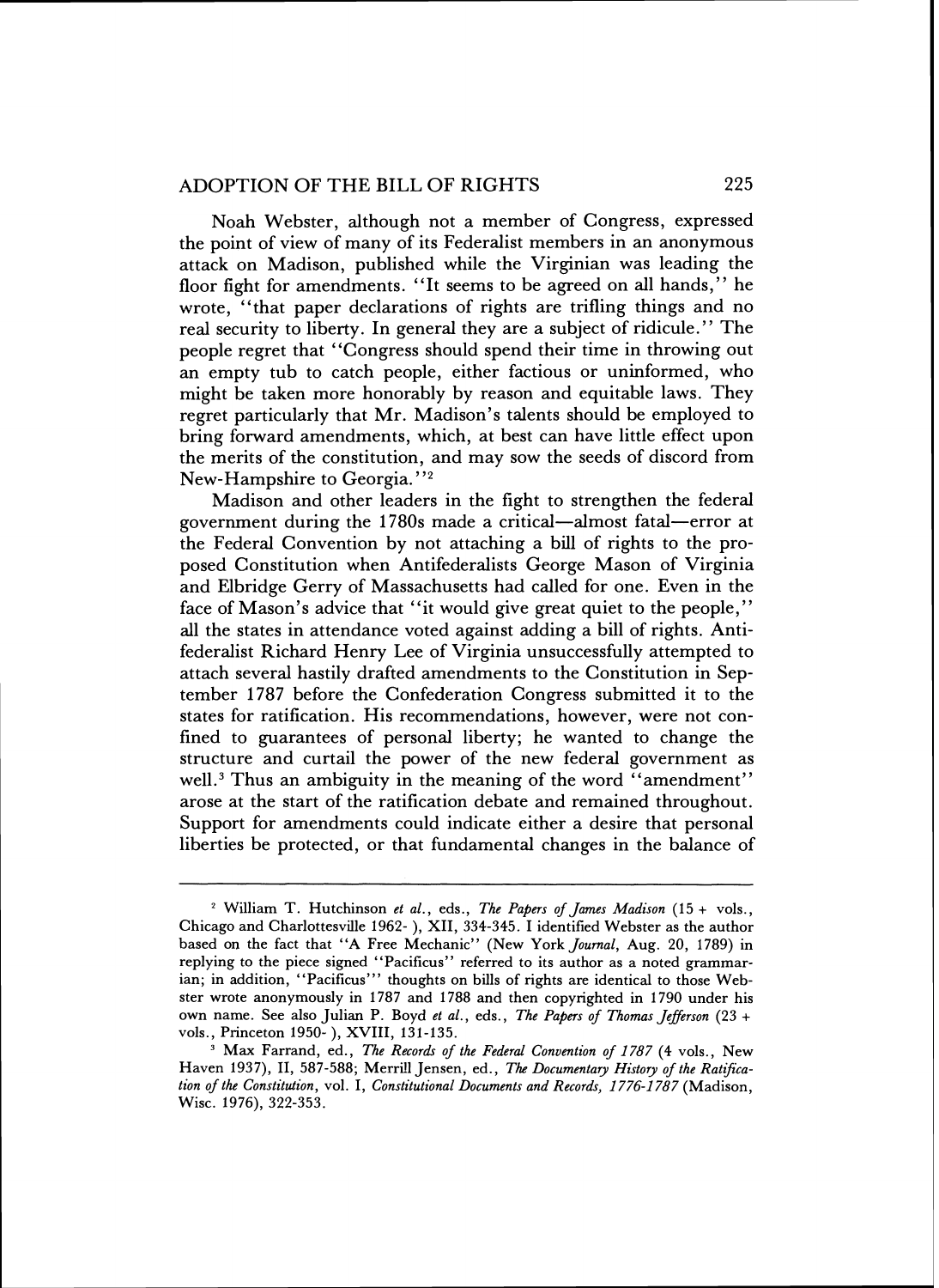power between the state and federal governments and in the structure of the federal government be made, or both. As time passed some participants in the debate over the Constitution sought to clarify the confusion by replacing "amendment" with "bill or declaration of rights" for the former sense and "alteration" for the latter. Each of the last four states to ratify proposed their amendments in two lists to reflect this distinction. In this article I use "amendment" to refer to both types and "alteration" and "bill of rights" or "rights-related amendments" to distinguish between them.

Having failed to attach amendments in the Confederation Congress, Antifederalists demanded them from the ratifying conventions. Party leaders stressed the absence of a bill of rights similar to those which existed in most states. Many Federalists considered the eloquent demands of Antifederal leaders for a bill of rights during the ratification campaign as merely a ruse to cover their opposition to a Constitution which restricted state sovereignty and thereby threatened their political bases. Such a motive cannot be attributed to George Mason, the author of the 1776 Virginia Declaration of Rights. To suggest it for Patrick Henry, the chief opponent of Madison and Jefferson in their ten-year struggle for religious liberty in Virginia, is another matter.

In reply to Antifederal demands for a bill of rights, Federalists asserted that since all powers not delegated to the federal government remained with the states there was no need for a federal bill of rights because Congress had no power to interfere with personal liberties. Further, some argued, a federal bill of rights might endanger liberties not only because it protected only certain specified rights, but also because it implied that the central government had the power to decide which rights to guarantee. Pennsylvanian James Wilson's widely reprinted speech of October 1787 is generally seen as the first statement of this critical Federalist argument, but it had been used earlier by both Roger Sherman of Connecticut in the Federal Convention, and Madison in the Confederation Congress. It was a shrewd argument, but hardly convincing to men who knew history and who found in the "necessary and proper" and "supremacy" clauses of the Constitution a multitude of scenarios for tyranny. In the Federal Convention and in his Objections, Mason countered that since the laws of the United States were paramount to state bills of rights, the state protections provided little security. The two sides repeated their positions ad infinitum during the months that the Constitution was before the states.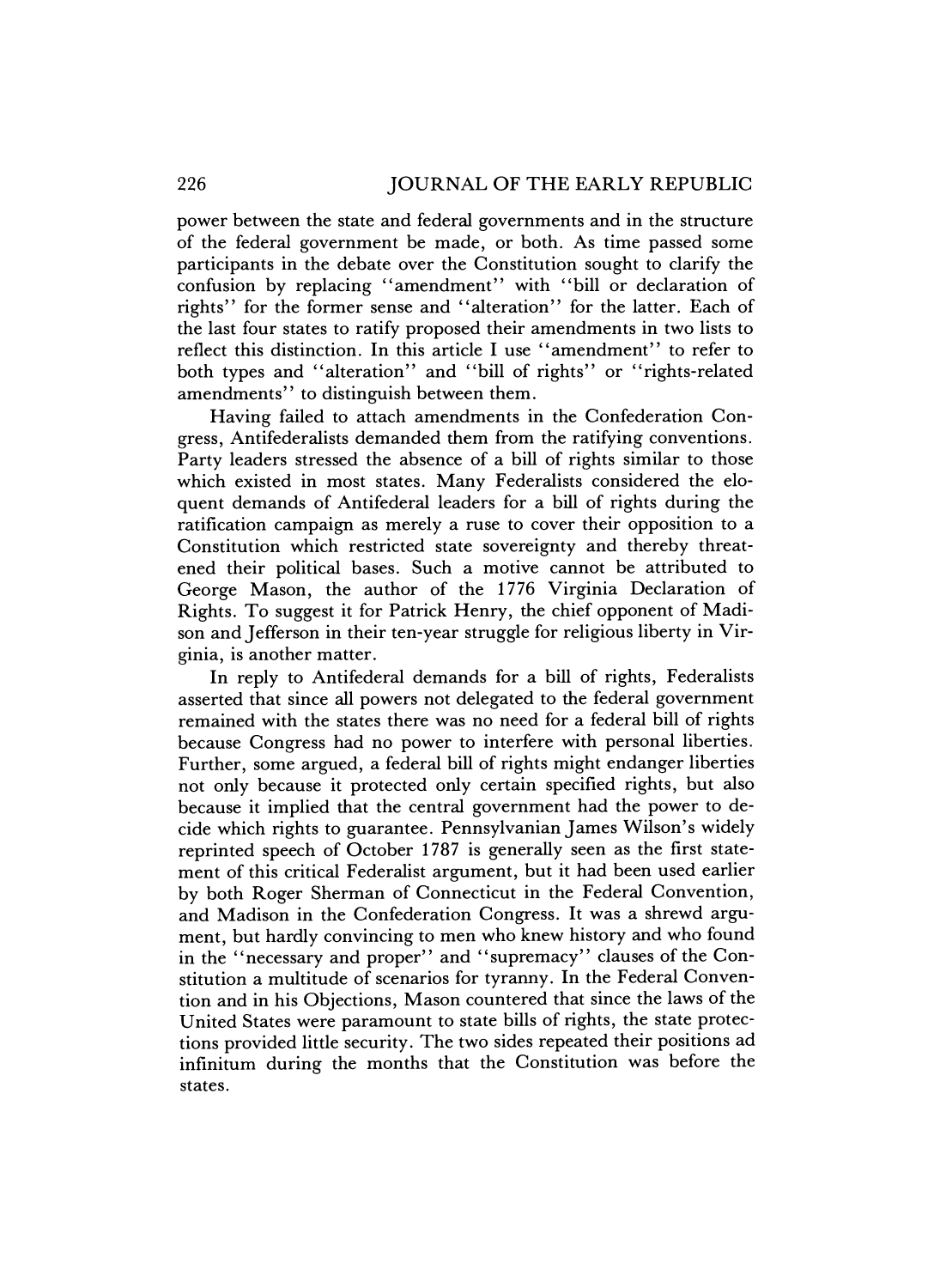Delaware, New Jersey, Georgia, and Connecticut ratified without the issue of amendments creating much stir. In Pennsylvania Antifederalists unsuccessfully urged the ratification convention to propose fifteen primarily rights-related amendments in conjunction with its adoption. Although published by the minority, the proposals had no legal standing. But in February the Massachusetts Convention became the first to adopt amendments, proposing nine "amendments and alterations" which were basically the latter and did not even include protections for the freedoms of press, speech, assembly, or religion. The idea of conditional ratification, requiring that the amendments be adopted by the necessary number of states prior to Massachusetts' ratification becoming effective, was rejected in favor of amendments merely recommendatory. Like Pennsylvania, Maryland's Convention rejected the efforts of its Antifederalists to adopt amendments and the minority then published them. Although many of the twenty-eight proposals were alterations, they included far more rights-related amendments than either those of Massachusetts or the Pennsylvania minority. The South Carolina Convention recommended four alterations. Its decision to omit rights-related amendments may have arisen from the warning of one member that bills of rights generally began with a statement that all men are born free and equal, a condition not the case in South Carolina. When, at the end of June 1788, New Hampshire became the critical ninth state to ratify, its convention adopted the nine Massachusetts amendments almost verbatim, added three protecting personal liberty, and defeated an attempt to make its ratification conditional on their subsequent adoption.

Four states remained out of the new Union. Each had large Antifederal constituencies, perhaps majorities, and their conventions proposed fundamental alterations. Virginia Federalists had to accept such recommendations as the price of securing ratification without the demand for prior amendments. Virginia proposed twenty alterations and a separate bill of rights consisting of twenty items. Modeled on George Mason's 1776 Virginia Declaration of Rights, the proposed federal bill of rights which Virginia recommended was the first complete and integrated bill. The New York Convention in July called for twenty-two alterations and a bill of rights of twenty-three provisions. In addition, New York Federalists, in order to avert a conditional ratification or an outright rejection, bowed to Antifederal demands for a circular letter to the states calling for a second federal convention to adopt amendments. The movement for a second convention, an Antifederal goal from the beginning, now became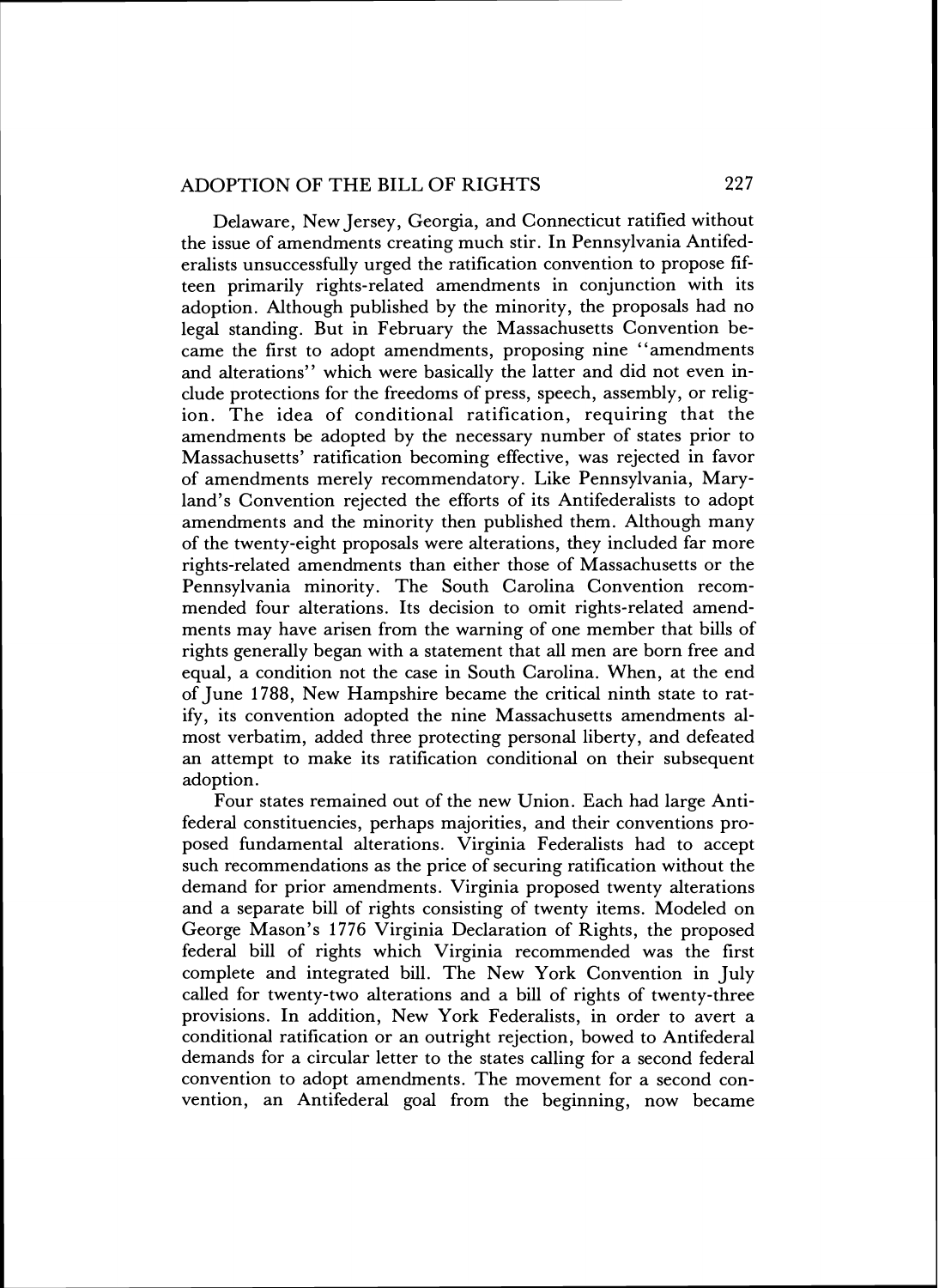decidedly more threatening. The North Carolina Convention adopted all of Virginia's amendments, added six of its own, insisted that these amendments be added to the Constitution prior to its ratification, provided for delegates to a second state convention, and adjourned in August. Rhode Island Antifederalists defeated the Constitution in a freeholders' election and prevented the calling of a convention several times prior to 1789.<sup>4</sup>

What was the nature of the alterations which the Federalists so feared and which threatened to overturn the constitutional revolution of 1787? The majorities and minorities of eight of the twelve state ratifying conventions that met prior to the First Federal Congress put forth 210 amendments.<sup>5</sup> While many duplicated each other, some varied significantly in detail, enough so that one Federalist newspaper predicted that if the absurd and contrary proposals ever came to the floor of Congress, they would "immediately like Swift's books, give battle to each other, and soon destroy themselves." About 100 separate proposals can be distinguished. Alterations formed a clear majority of both the 210 and the 100. A precise division is impossible because certain amendments protected political or personal rights while altering the powers of the central government; for example, the prohibition of standing armies in peacetime. The alterations expressed a decentralist, republican political philosophy rooted in English tradition and American experience. First and foremost, they sought to alter the balance of power in the new system in order to make the states more equal with the federal government. One New York amendment succinctly expressed this: all federal officials should be bound by oath not to violate the rights and constitutions of the states. Secondly, the alterations aimed at a pure separation of powers between the judicial, executive, and legislative branches, with the

<sup>+</sup>The work of John P. Kaminski, Gaspare J. Saladino, and Richard Leffler, eds., *The Documentary History of the Ratification of the Constitution*, vols. XIII-XVII, *Commentaries on the Constitution* (Madison, Wisc. 1981-), has brought together all of *mentaries on the Constitution* (Madison, Wisc. 1981the important source material from the unofficial debate over whether the proposed Constitution needed to be amended; they are in the process of publishing all of the official debate as well. See "M.C." (XIII, 502-503) for an early advocate of a bill of rights who argued that it would drive a wedge between the Antifederal leaders and their followers.

**j** (Philadelphia) *Federal Gazette,* Mar. 10, 1789. The most convenient compilation of these amendments is Edward Dumbauld, *The Bill of Rights* (Norman, Okla. 1957), 173-205. Cecelia M. Kenyon, ed., "Introduction," *The Antifderalists* (Indianapolis 1966), provides an excellent analysis of the immediate and long range political and theoretical implications of the proposed amendments.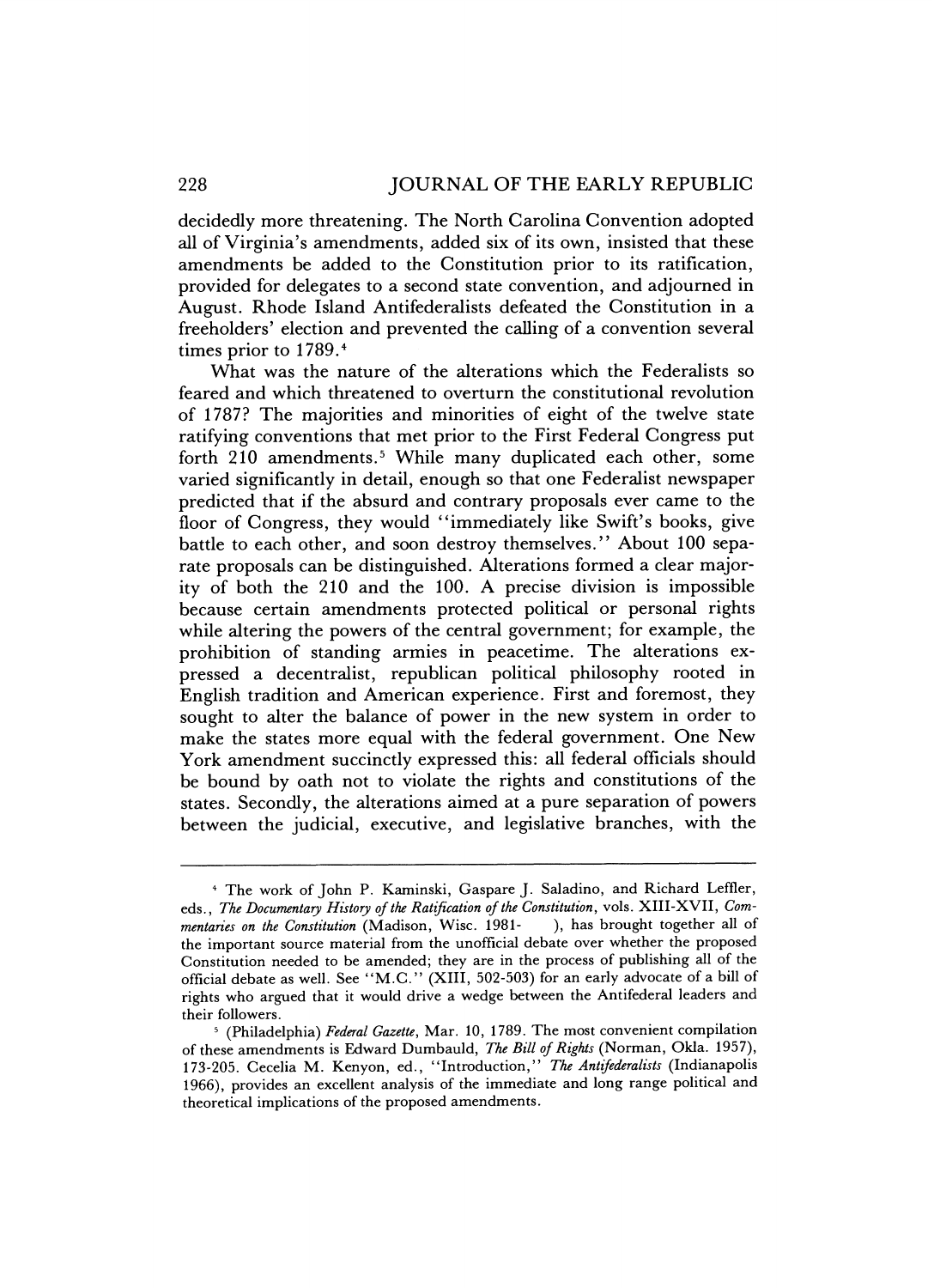latter being dominant. Finally, southern Antifederalists sought to further institutionalize sectionalism in the new system.

The Federal Convention did not make the difficult decisions necessary to flesh out Article I11 creating the federal judiciary. Instead it left that responsibility to the First Congress. Antifederalists consequently proposed amendments designed to limit the options of Congress and enervate the federal judiciary. Its original jurisdiction would be limited to cases involving the United States as a party, two or more states, foreign nations, and admiralty and maritime law. Admiralty courts were to be the only inferior federal courts of original jurisdiction; state courts would hear others issues, with only certain ones appealable to the federal judiciary. Finally, if a decision of the Supreme Court dissatisfied a litigant, the president, under congressional regulations, could appoint a commission to review the decision.

Antifederalists found the president and the executive branch created by Article I1 far too powerful. Their proposals sought to limit both its monarchical trappings and the possibility of the president assuming dictatorial powers either on his own or in collusion with the Senate to which he had a connection in violation of the doctrine of separation of powers. The president would serve no more than two terms, have an accountable council to advise him, and have his powers of pardon and command of the army in the field curtailed. New York proposed that he be convicted of impeachment by a simple majority of those present.

Despite their commitment to legislative supremacy, the Antifederalists did not ignore the powers delegated under Article I to a distant and small (relative to its constituency) Congress. Specifically to be denied Congress was the establishment of monopolies, regulation of state militias, ratification of treaties contradictory to state constitutions, granting of titles of nobility, and adoption of direct taxes or excises (except on ardent spirits) unless other sources of revenue proved insufficient and the states failed to meet special requisitions. Congress's control over elections and the federal city would be abridged. Several states proposed a two-thirds or three-fourths majority-usually but not always indicating sectional motives-to maintain a standing army in times of peace, to pass commercial laws, and to ratify commercial treaties or treaties contracting American territorial claims. Six states wanted congressional districts limited to 30,000 constituents until such time as the size of the House reached 200 after which this limitation could be raised. Finally, and most important of all the amendments, six states proposed that all powers not expressly or clearly delegated to Congress be reserved to the states. This had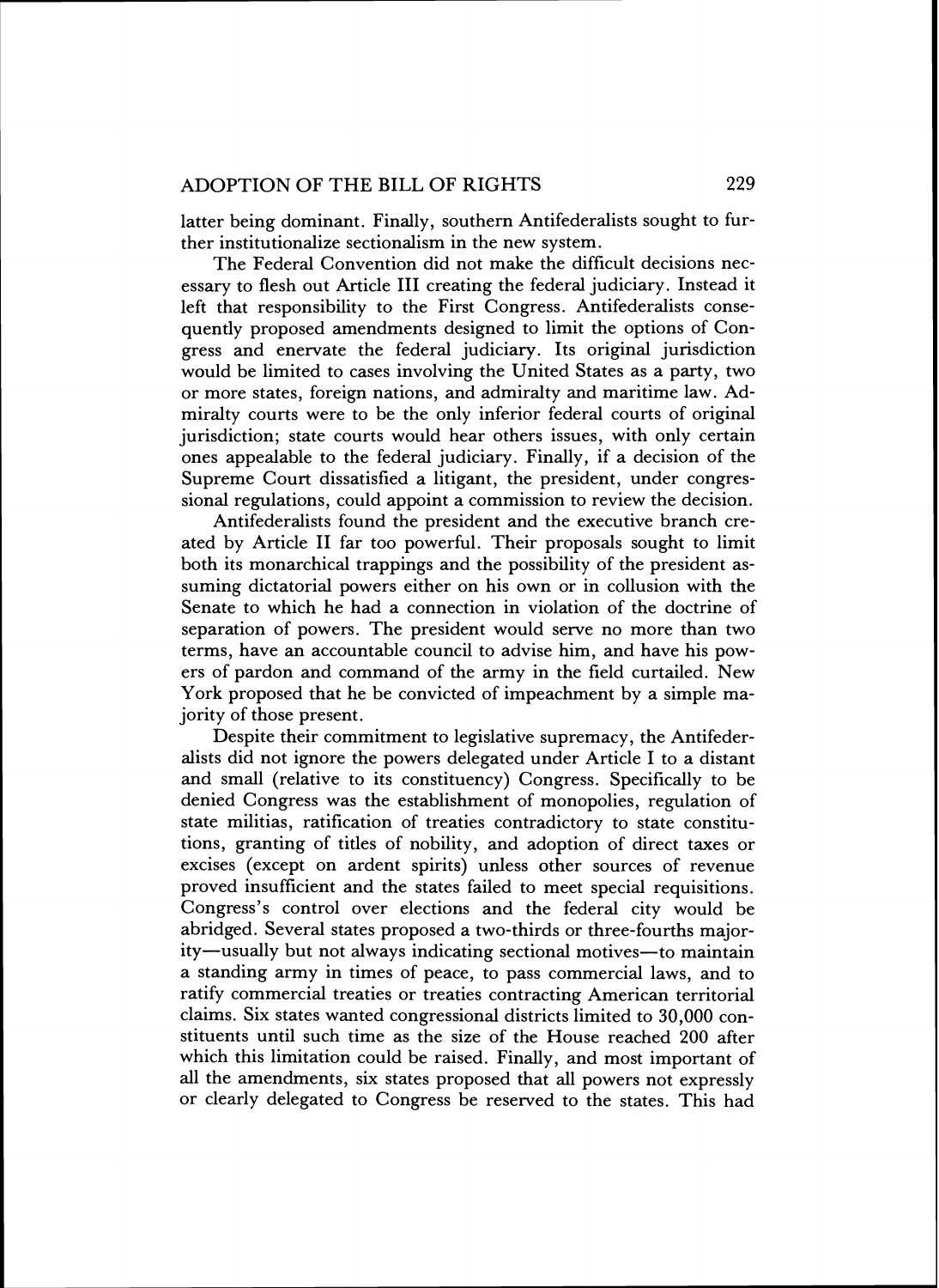been the language of the Articles of Confederation and if attached to the Constitution would have eliminated the doctrine of implied powers.

Ratification by eleven states had legitimized the Federal Convention, but Federalists had little time for celebration since they saw ahead an Antifederal leviathan poised to attack the ship of state. Refusal to accept a Bill of Rights at the Federal Convention had cost Federalists dearly: in Massachusetts, acceptance of the idea of subsequent amendment; in Virginia, recommendations for fundamental alterations; in New York, a circular letter to the states calling for a federal convention; and in North Carolina, prior amendments. In addition, four states, including Virginia, had instructed their delegations to the First Congress to devote every effort to obtaining amendments. August and September 1788 provided new threats. A group of New Yorkers attempted to unite Antifederalists up and down the coast. Congress deadlocked over where the First Congress should meet. And Pennsylvania Antifederalists had called the first statewide political party convention in American history for the purpose of adopting amendments and selecting a slate of candidates to support them in the first House of Representatives. Federalists began to fear that Antifederalists might take control of the First Congress. George Washington lamented to Madison that "to be shipwrecked in sight of the Port would be the severest of all possible aggravations to our misery. **"6** 

No national issues arose during the first congressional election in the winter of 1788-1789 aside from that of amendments. Having failed to obtain changes before ratification, and being uncertain whether a second convention would be called, Antifederal leaders sought to ensure them by means of electing a Congress that would, in the opinion of Madison, commit suicide. All the Antifederalist candidates promised support for amendments, both alterations and rights-related. In some cases, Federalist candidates pledged themselves to amendments, although usually remaining vague about which ones they might support. Despite Federalist fears, Antifederalists did not fare well in the election. Americans, by virtue of a general willingness to try the new system, an expectation of amendments, and partisan election laws in some states, swept Federalists into the First Congress from all states except Massachusetts, New York, Virginia, and South Carolina. (North Carolina and Rhode Island did not hold

**Sept.** 23, 1788, *Papers ofMadison,* XI, 262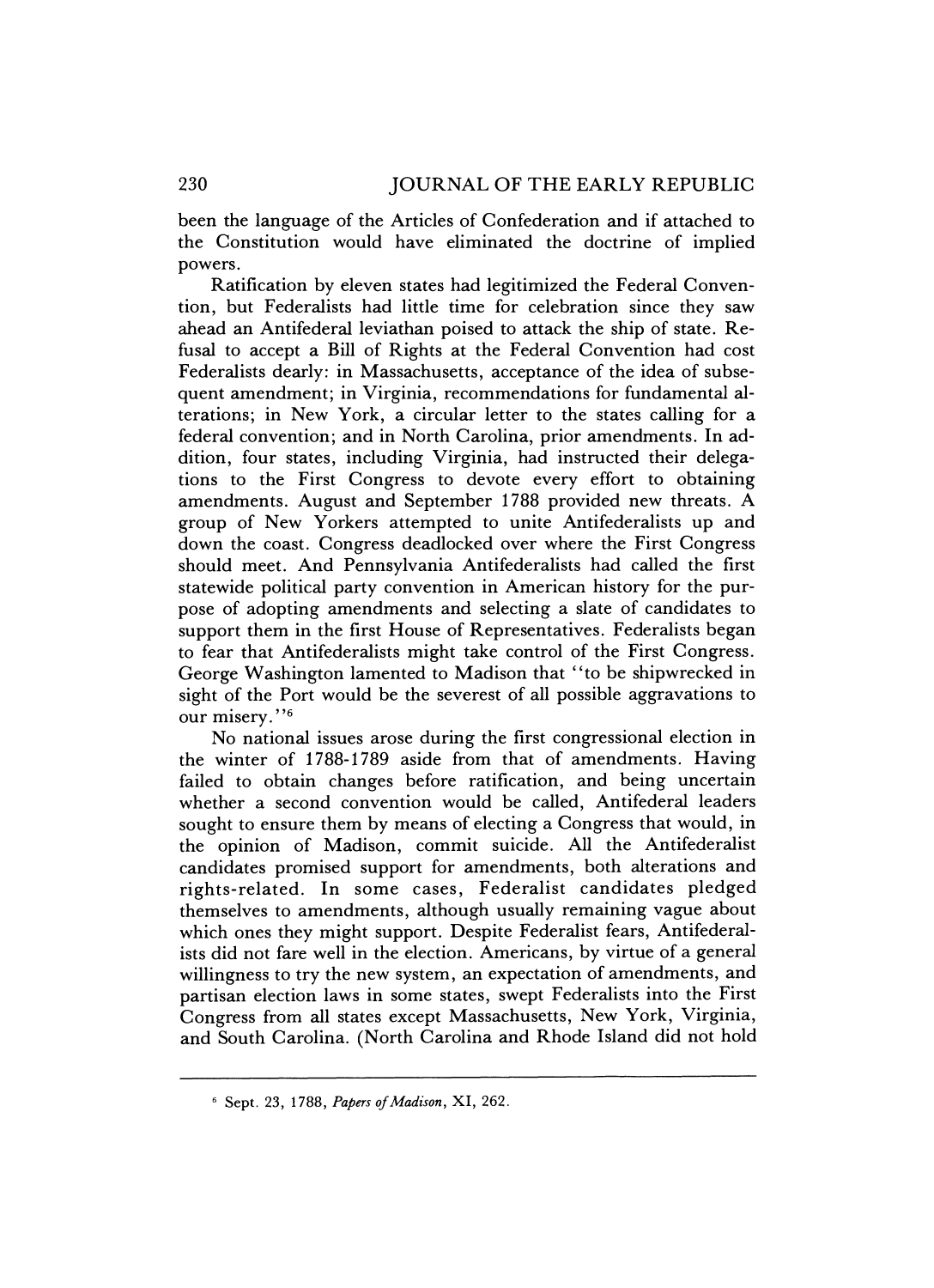their elections until after the first session of the First Congress.) Those four states sent ten Antifederalists to a 59-man House and Virginia sent two Antifederalists to a 22-man Senate.'

The major contest-and the one with the most national coverage-occurred in the Virginia Piedmont during January and February 1789. There, James Madison ran against James Monroe, a moderate Antifederalist. The congressional district had been carefully constructed by Patrick Henry to keep the nationally known and respected Federalist out of the House of Representatives. Monroe advocated amendments to a sympathetic constituency which had been led to believe that Madison was "dogmatically attached to the Constitution in every clause, syllable and letter." Such an opinion about Madison had a firm foundation, but it failed to acknowledge a shift that had gradually taken place in his thinking since he had condemned the subsequent amendments of Massachusetts as a blemish and convincingly argued to a Virginia political ally against a federal bill of rights. In the Virginia Convention, Madison had repeated the stock Federalist argument that a bill of rights was unnecessary if not dangerous, but in the end gave tacit support to the convention's amendments even though many were highly objectionable. The New York call for a second convention had frightened Madison much more, but even as late as early August 1788 he still desired a trial period of a few years to demonstrate what amendments the Constitution needed.<sup>8</sup>

North Carolina's refusal to ratify without amendments and the Antifederalist resurgence as the autumn of 1788 approached converted Madison. It had taken him a year to accept the reality of the drastic mistake that had been made at the Federal Convention. At the end of September he informed Jefferson, then American Minister to France, that "safeguards to liberty ag[ain]st which no objections can be raised" should be introduced in Congress. "My own opinion has always been in favor of a bill of rights'' he asserted a month later in a comprehensive letter to Jefferson, whose letters during the

<sup>&#</sup>x27; On the first congressional election see Kenneth R. Bowling, "Federalists and Antifederalists After Ratification: The First Congressional Election" (M.A. thesis, University of Wisconsin 1964), and Gordon DenBoer, Lucy Trumbull Brown, Robert A. Becker, and Merrill Jensen, eds., *The Documentary History of the First Federal Elections,* 1788-1790*(3* + vols., Madison, Wisc. 1976- ).

To Washington, Feb. 15, 1788, Jan. 14, 1789, to Edmund Randolph, Apr. 10, 1788, to Hamilton, June 27, 1788, from George Lee Turberville, Apr. 16, 1788, to Washington, Aug. 24, 1788, to Jefferson, Aug. 10, 1788, *Papers of Madison, X,*  510, *XI,* 18-19, 23, 181, 226, 240-41, 418.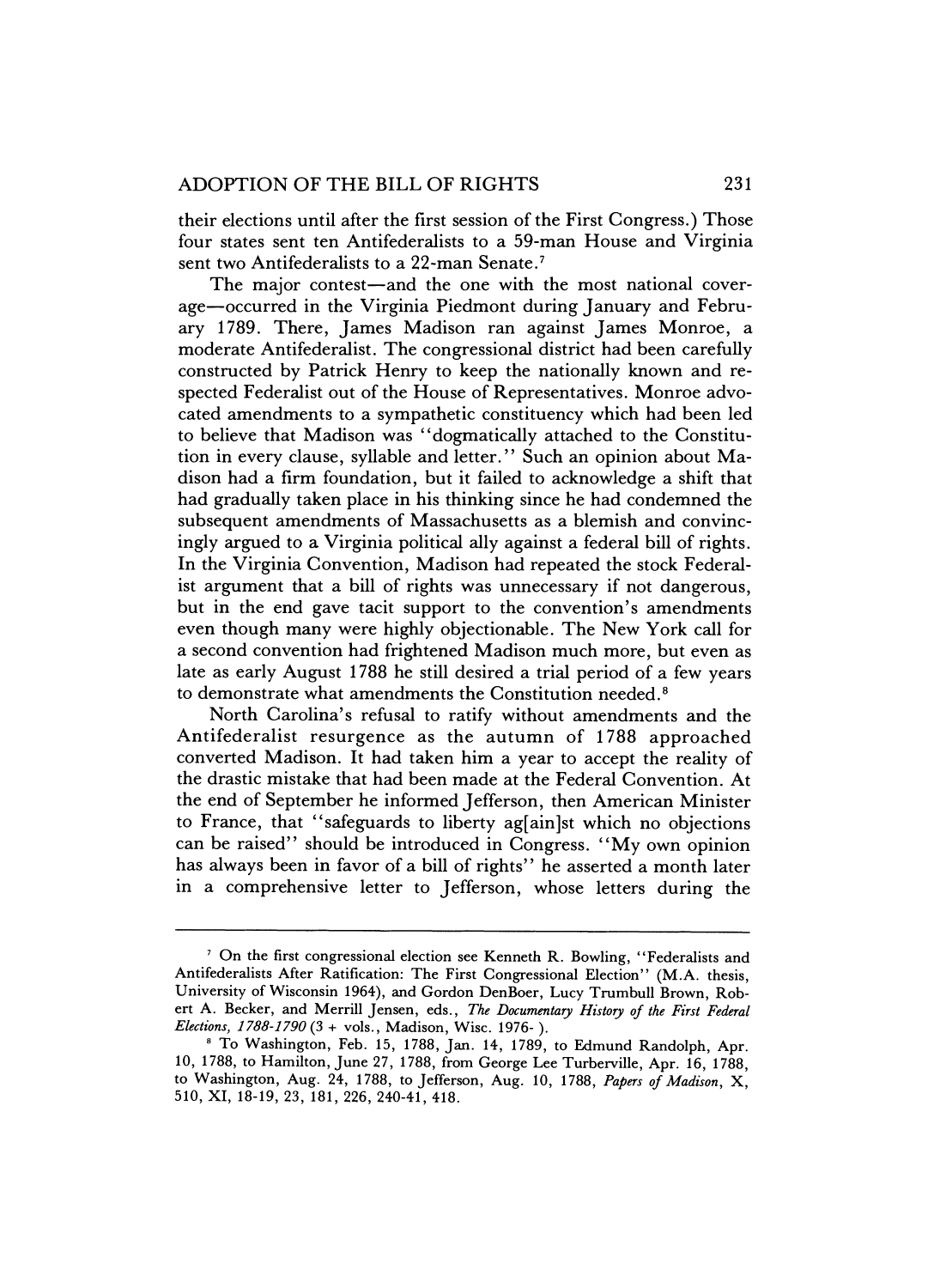preceding year had helped to ease the pain of the turnabout by providing a sophisticated rationale. "At the same time," he continued, "I have never thought the omission a material defect, nor been anxious to supply it even by subsequent amendment, for any other reason than that it is anxiously desired by others. I have favored it because I supposed it might be of use, and if properly executed could not be of disservice."<sup>9</sup> Early in November, as Virginia had prepared to elect its first Senators, candidate Madison, an obvious choice for the Senate, wrote from the Confederation Congress at New York to a friend in the legislature at Richmond announcing that he did not consider the Constitution faultless. Madison managed to discourse at length in this letter without mentioning one specific amendment that he supported. "The universal cry is for amendments, & the Federals are obliged to join in it; but whether to amuse, or conceal other views seems dubious," mused Henry, who led the opposition to Madison's reluctant and unsuccessful senatorial candidacy. Henry contended that anyone who wished for amendments wasted a vote on Madison, and told the legislature his election would produce "rivulets of blood throughout the land."<sup>10</sup>

Finding himself the underdog in the congressional campaign against Monroe, Madison rode painfully home from Philadelphia, where he had sought treatment for hemorrhoids. Joining Monroe in a series of debates, Madison stressed his long struggle for separation of church and state in Virginia. Also, he declared in letters to influential constituents, publicly read around the district and printed in newspapers throughout the United States, that with the Constitution safely ratified, amendments could be considered. Specifically, he favored congressional approval—rather than a second convention—of amendments to safeguard all the "essential rights," to provide for the periodic increase of the House of Representatives, and to protect the people against nuisance appeals by the wealthy to a distant United States Supreme Court. "In a number of other particulars," Madison believed, "alterations are eligible either on their own account, or on

<sup>&</sup>lt;sup>9</sup> To Jefferson, Sept. 21, Oct. 17, *ibid.*, XI, 257-58, 297. Adrienne Koch discusses the important differences between Madison and Jefferson on the Constitution and Bill of Rights in *Jefferson and Madison: The Great Collaboration* (New York 1964), ch. 3.

<sup>&</sup>lt;sup>10</sup> To George Lee Turberbville, Nov. 2, 1788, *Papers of Madison*, XI, 330-332; Henry to Richard Henry Lee, Nov. 15, 1788, in William Wirt Henry, *Patrick Henry: Life, Correspondence and Speeches* (3 vols., New York 1891), 11, 429; Henry Lee to Madison, Nov. 19, 1788, *Papers of Madison,* XI, 356-357.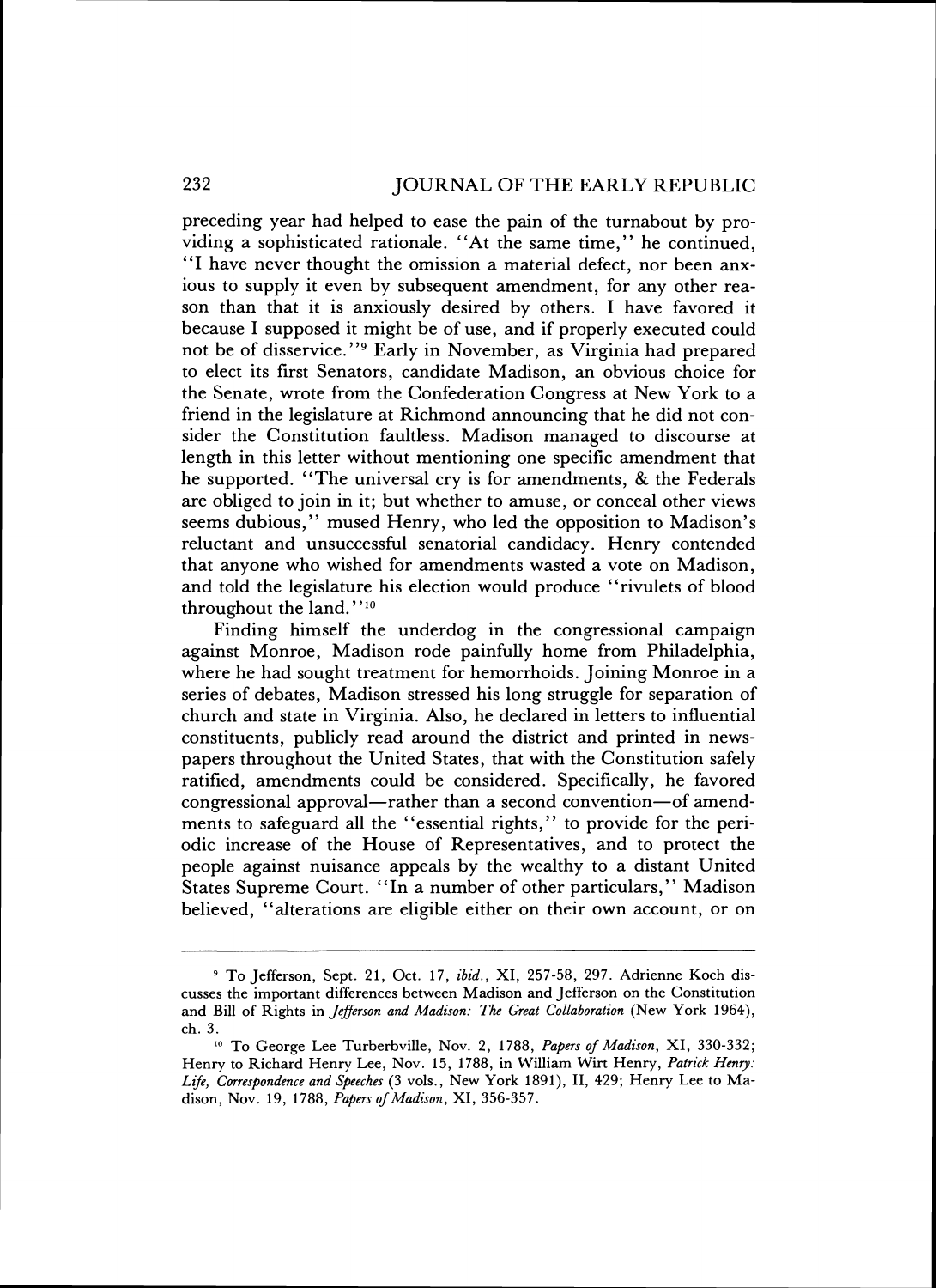account of those who wish for them." While clearly refuting the allegation that he opposed any amendments, that statement left vague how many and which alterations he would support. Madison defeated Monroe, 1,308 to 972. The fact that he had given his word during the campaign underlies all the reasons he later gave for supporting amendments.<sup>11</sup>

Virginia Antifederalists continued to question the sincerity of Madison's conversion. George Mason emphasized that Madison would never have been elected without making some promises and had now become "the ostensible Patron of Amendments. Perhaps some Milk & Water Propositions may be made . . . by Way of th[r]owing out a Tub to the Whale; but of important & substantial Amendments, I have not the least Hope." Senator Richard Henry Lee wrote his old ally Henry that Madison's "ideas, and those of our convention, on this subject, are not similiar."<sup>12</sup>

An Antifederal newspaper called on members of the First Congress to adopt amendments as their first order of business. "The interest of this new empire requires a union of sentiment, and Congress can do much that way, if the subject of amendments has that proper attention paid to it, which from its importance it naturally claims." But the Federalist press, having contributed to an election landslide, ridiculed the idea of amendments, especially alterations. "The worship of the ox, the crocodile, and the cat, in ancient time, and the belief in astrology and witchcraft by more modern nations, did not prostrate the human understanding more than the numerous asburdities" proposed as amendments, proclaimed one. An anonymous twenty-eight-part essay analyzing the state proposals concluded that "if we must have amendments, I pray for merely amusing amendments, a little frothy garnish."<sup>13</sup> When Congress achieved a quorum in April, Madison naively expected no great difficulty

<sup>&</sup>lt;sup>11</sup> Documentary History of the First Federal Elections, II, 317-349, (quotation at 339); Brant, *Madison: Father of the Constitution,* 240-242.

<sup>&</sup>lt;sup>12</sup> George Mason to John Mason, July 31, 1789, in Robert A. Rutland, ed., *The Papers of George Mason,* 1725-1792 (3 vols., Chapel Hill 1970), 111, 1164, and Richard Henry Lee to Patrick Henry, May 28, 1789, *Henry Correspondence,* 111, 387-388.

**l3** (Philadelphia) *Freeman's Journal,* Mar. 4, 1789; (Boston) *Massachusetts Centinel,*  Mar. 11, 1789; [Nicholas Collin], "Foreign Spectator," Federal Gazette, Oct. 21, 1788-Feb. 16, 1789. The latter series of essays was republished at New York in the midst of the House debate over amendments; see New York *Daily Gazette,* June 3- July 7, 1789.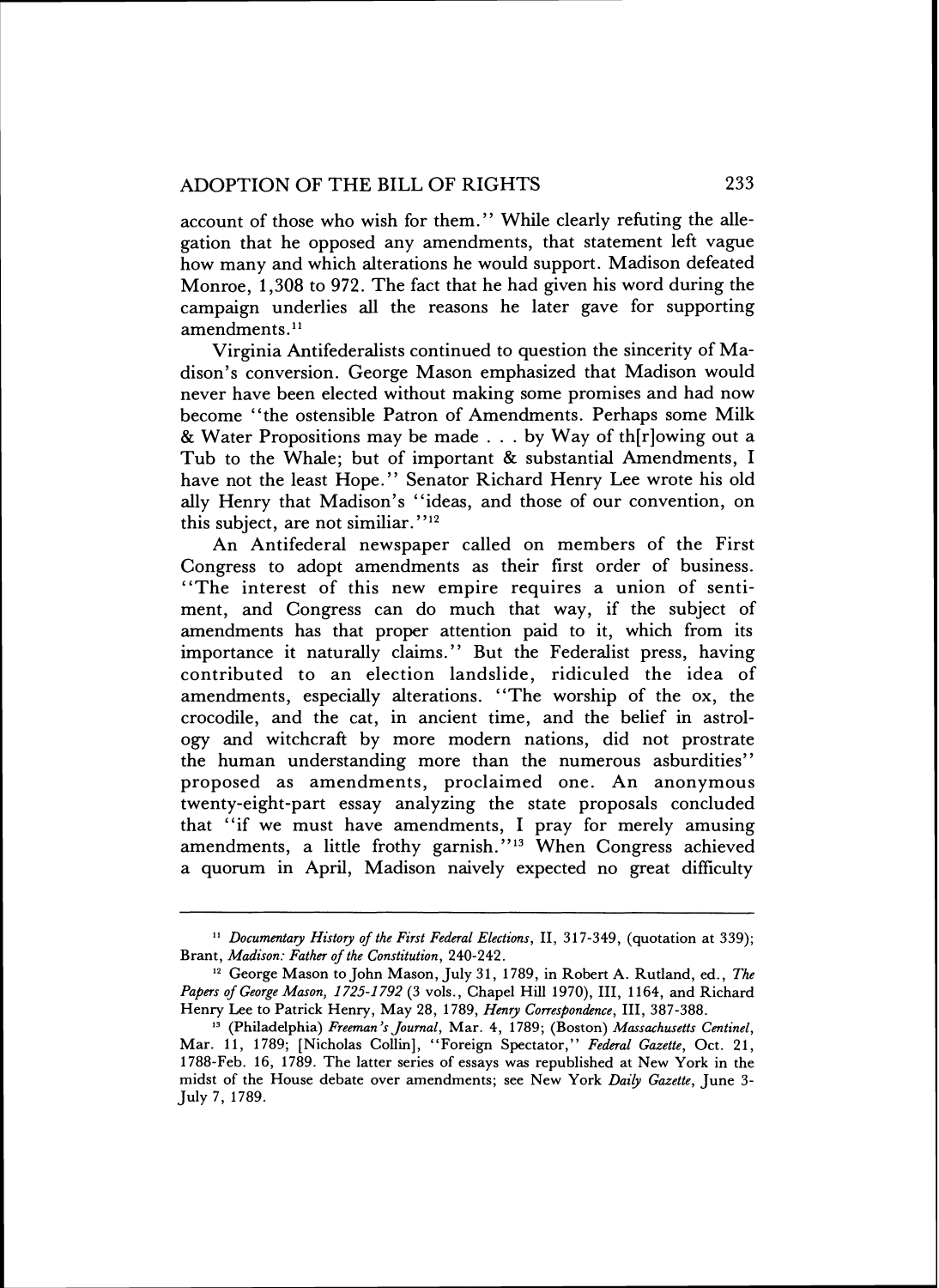in getting the Federalist Congress to adopt amendments. Those which "I am known to have espoused, will as far as I can gather, be attainable from the federalists . . . ." These selected proposals would "extinguish opposition to the system, or at least break the force of it, by detaching the deluded opponents from their designing leaders. **"I4** 

On May 4, a month after the session opened and in order to draw attention from Virginia's application for a second convention which was submitted the next day, Madison gave notice that he would offer amendments in three weeks. He later agreed to two postponements to allow the revenue debate to proceed. Finally, on June 8, informing his colleagues that he felt bound by honor and duty, Madison moved that the House sit as a Committee of the Whole to receive and debate his proposals. But his colleagues let him know quickly that they did not consider the matter as urgent as he. They were not expressing opposition to the protection of civil liberties. On the contrary, almost all-even Madison's most vocal critics-held advanced libertarian ideas for their times. They had other reasons for opposing the debate: amendments meant alterations as well as protections for civil liberty; Congress had more important business; and the debate might produce the first public display of the sectional division within the young republic. Most Federalists, basking in their election sweep, believed amendments unnecessary either as a political stratagem or because personal rights needed protection at the federal level. Forgetting their fears of six months earlier, Federalists called for postponement to allow a trial period for the new system. As Roger Sherman, the House's most vocal opponent of amendments expressed it, if the people had really wanted amendments they would have secured them prior

<sup>&</sup>lt;sup>14</sup> To Edmund Randolph, Apr. 12, 1789, to Jefferson, Mar. 29, 1789, *Papers of Madison,* XII, 76, 38. See also to Edmund Pendleton, Apr. 8, 1789, *ibid.,* XII, 51. For lack of interest in devoting Congress's time to amendments, see the comments of the following Federalists, all but the first of whom were members of it: Samuel A. Otis to Nathan Dane, Mar. 28, 1789, Personal Papers Miscellany (Library of Congress [LC], Washington, D.C.); Farewell Celebration for Jonathan Elmer, Mar. 26, 1789 (Glassboro State College Library, Glassboro, N.J.); Abraham Baldwin to Joel Barlow, Mar. 1, 1789, Miscellaneous Manuscript Collection (Yale University [Yale], New Haven, Conn.); Richard Bland Lee to Powell, Mar. 28, 1789, Leven Powell Papers, LC; Paine Wingate to Pickering, Mar. 25, 1789, Timothy Pickering Papers (Massachusetts Historical Society [MHS], Boston, Mass.); Ralph Izard to Jefferson, Apr. 3, 1789, *Papers of Jefferson*, XV, 22; and Thomas Hartley to Stephen Chambers, Mar. 30, 1789, Stauffer Collection (Historical Society of Pennsylvania [HSP], Philadelphia, Penn.)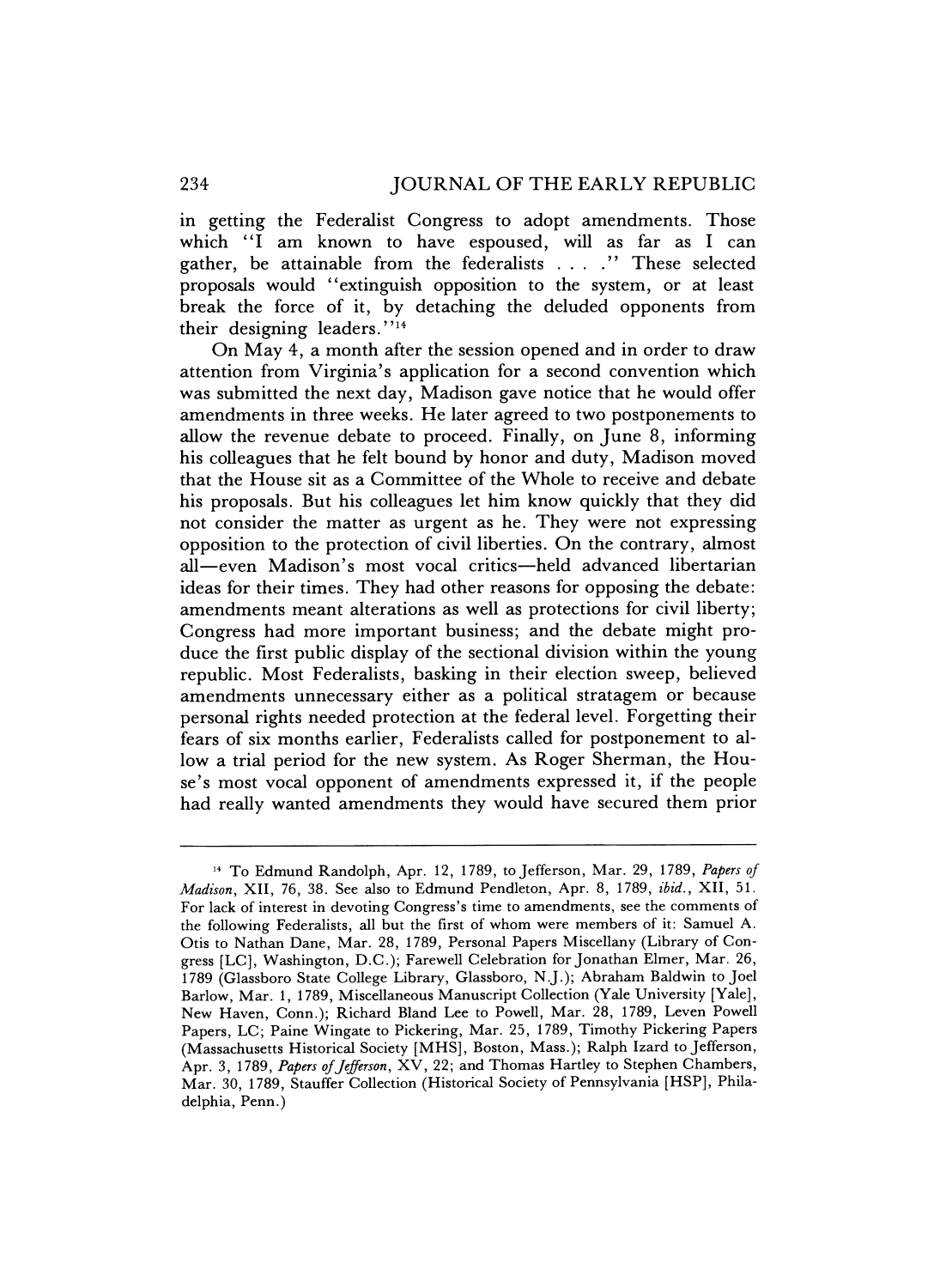to ratification. Antifederalists also wanted postponement because they suspected Madison's proposals would fall far short of the alterations they sought. Madison's only support came from two Virginia Federalists who understood Henry's influence.15

In response to this reluctance, Madison delivered a long speech defending his motives and arguing for the expediency of amendments. Every motive of prudence argued for them, he pleaded; large numbers of Antifederalists would thereafter support the Constitution and North Carolina and Rhode Island would rejoin the Union. He claimed his proposals aimed at not only curbing abuses by government against the people but also, most importantly, at protecting minorities against majorities. Publicly abandoning the stock Federalist argument that in a government of delegated powers no civil liberties could be infringed, Madison noted as an example that since Congress had all the power necessary and proper to collect revenue it might issue general search warrants as a means. He argued that no serious objection could be raised about the items he promised to recommend, for they were chosen carefully to secure a two-thirds vote in Congress and ratification by three fourths of the states. Madison refused to support alterations. To be sure, he contended, some respectable individuals had sought such amendments but the mass of the people had been concerned only about encroachments on their liberties. In conclusion, he offered and discussed in detail each of his proposals.16

Relying heavily on the Virginia Convention's bill of rights, and therefore on George Mason's 1776 Virginia Declaration of Rights, Madison incorporated into his June 8 proposals most of the rightsrelated amendments recommended by the states. He did omit free and frequent elections unencumbered by poll taxes, a declaration of civilian control of the military, freedom from the suspension of laws or their unauthorized execution, and freedom to hunt and fish in

**l5** *Papers of Madison,* XII, 125. The legislative history of amendments, and all the relevant documents, can be found in Charlene Bangs Bickford and Helen E. Veit, eds., *Documentasy Histosy* of *the First Federal Congress,* vol. IV, *Legislative Histories* (Baltimore 1986), 1-48. All references in this article to the legislative process are from that source. References and quotations from the debates can be found in Joseph Gales and W.W. Seaton, comps., *The Debates and Proceedings in the Congress of the United States.* . . *[Annals]*(42 vols., Washington 1834-1856); in this case at I, 424-431. During the debate, ten members participated with frequency. They were Madison, Sedgwick, Vining, Smith of South Carolina, Ames and Sherman from the side which eventually supported amendments, and Gerry, Tucker, Livermore and Burke from the other side.

**l6**  *Papers of Madison,* XII, 193-209.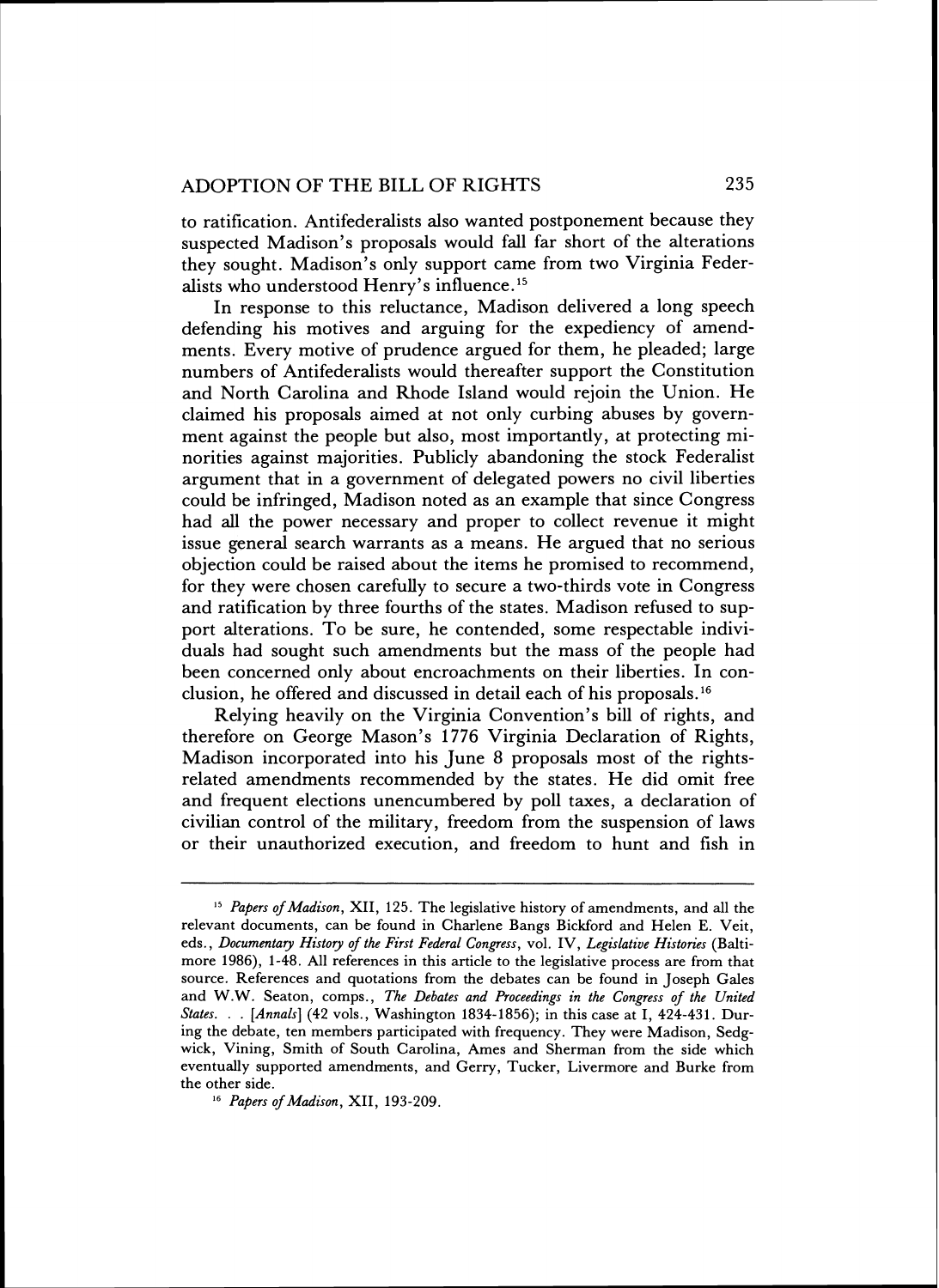seasonable times. Madison included two rights-related proposals not recommended by any state: no person could be forced to give up private property without just compensation and no state could infringe the equal rights of conscience, freedom of the press, or trial by jury in criminal cases. Of the proposed alterations Madison included only a handful, some of which were rights-related as well: one regulating the apportionment of the House in order to set a limit on its size and to facilitate constituent access, one confirming separation of powers, one regulating the compensation of congressmen to prevent salary grabs, one setting a minimum monetary value on cases which could be appealed to the Supreme Court to prevent vexatious appeals against the poor, and one declaring that all powers not delegated were reserved to the states. The latter proposal significantly lacked the word "expressly" between "not" and "delegated." In sending off copies of his amendments to acquaintances in Virginia and North Carolina, Madison insisted that he designed them to touch "the structure & stamina of the Govt." as little as possible. Yet, they were "important in the eyes of many" and "objectionable in those of none."<sup>17</sup>

Despite Madison's long and comprehensive speech, neither Federalists nor Antifederalists seemed inclined to proceed with the business. Madison had "done his duty," Federalist William L. Smith of South Carolina had smugly told the House earlier, "and if he did not succeed, he was not to blame." Antifederalists again urged a postponement until the new government had been organized and the House could take up all the amendments of the states rather than merely those "few propositions brought forward by an individual gentleman." The respect that many members felt for Madison-who acted as a sort of prime minister during the first session of Congress-rather than the Antifederal threat to bring forward alterations resulted in the House referring Madison's proposals to the Committee of the Whole.<sup>18</sup>

Federalist Representative George Clymer of Philadelphia had reflected in a letter just before the speech on whether Madison meant "merely a tub to the whale, a declaration about the press, liberty of conscience &c. or will suffer himself to be so far frightened with the antifederalism of his own state as to attempt to lop off essentials . . . ." A postscript added after the speech summed up the view

<sup>&</sup>lt;sup>17</sup> To Edmund Randolph, June 15, 1789, to Samuel Johnston, June 21, 1789, **ibid.,**XII, 219, 250.

<sup>&</sup>lt;sup>18</sup> *Annals*, I, 429-449.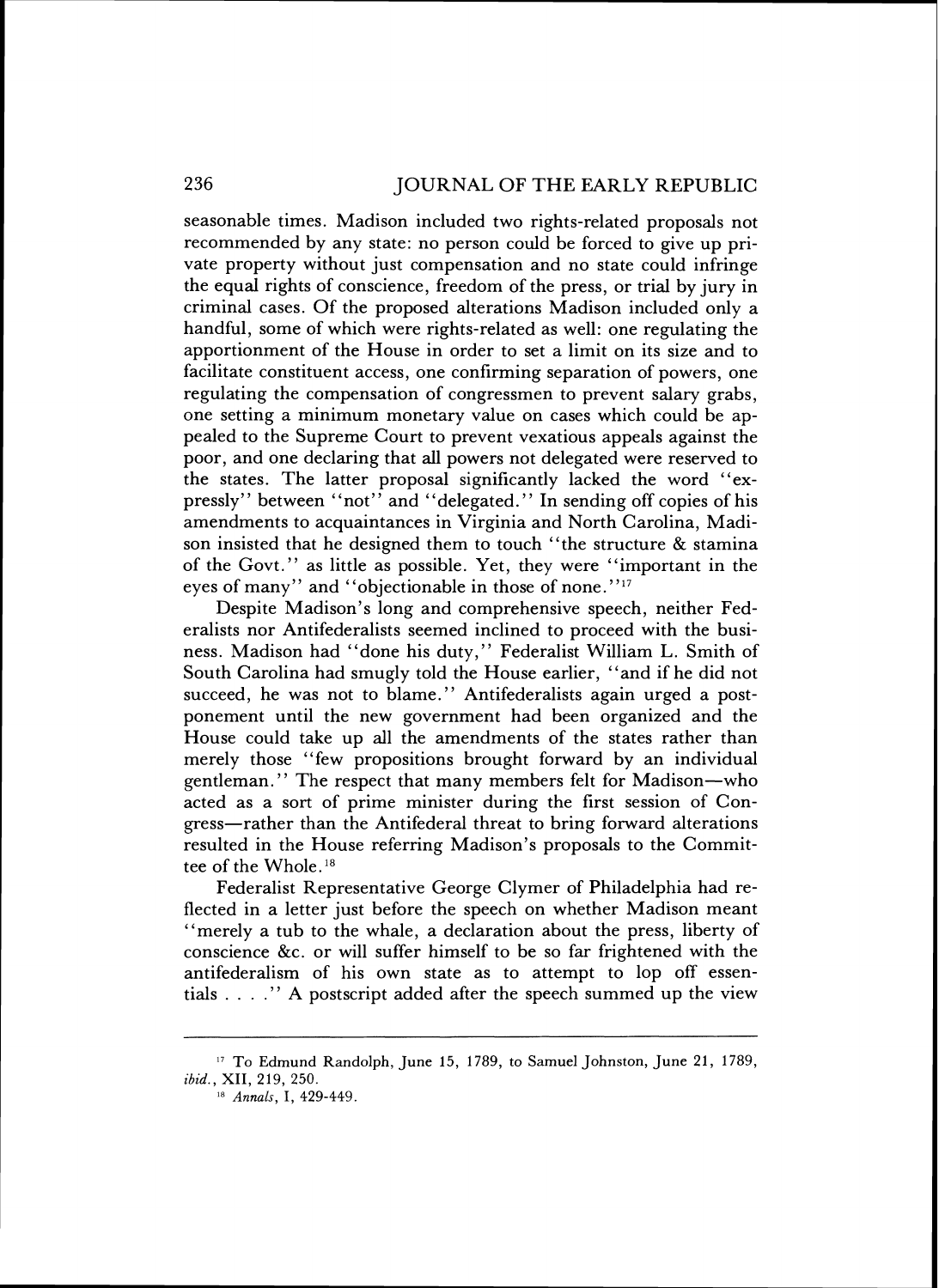of almost everyone: Madison "has proved a tub" on amendments. Later Clymer described Madison as "a sensible physician" who "has given his malades imaginaires bread pills, powder of paste and neutral mixtures."<sup>19</sup>

Other Federalist representatives characterized the proposals as innocent, nugatory, premature, or unnecessary.<sup>20</sup> Fisher Ames, the most carping critic of bills of rights in general, believed they "may do some good towards quieting men, who attend to sounds only, and may get the mover some popularity, which he wishes." Theodore Sedgwick thought their introduction unwise and of no value politically. On and off the floor of Congress, both of these Massachusetts Federalists questioned Madison's motives, complained about his timidity and lack of nerve when confronted by popular clamors, and declared bills of rights to be of no constitutional importance. At the same time, both men, despite harassing Madison on the floor, let friends know early in the debate that they intended in the end to support a modification of what Sedgwick termed Madison's water gruel amendments. <sup>21</sup>

Madison's proposals had become public throughout the country after they were published in the New York Daily Advertiser on June 12. A Boston Antifederalist reported that Federalists there openly expressed disappointment with "the great Man from Virginia. They think he appears too serious in his motion for amendments." Antifederalists at Boston on the other hand complained that Madison had laid "aside the amendments proposed by the several states in order to prevent any thing being done on the subject." The Gazette of the United States, a Federalist organ, later criticized the proposals more than once. Nevertheless, a letter to a newspaper predicted that "they will give general satisfaction, and quiet the minds of many well disposed citizens."<sup>22</sup>

**22** Peter Muhlenberg to Benjamin Rush, June 25, 1789, Sol Feinstone

<sup>&</sup>lt;sup>19</sup> To Peters, June [8], 1789, Richard Peters Papers, HSP; to Coxe, June 28, 1789, Tench Coxe Papers, HSP.

**<sup>20</sup>**George Gale to [William Tilghman], June 17, 1789, Tilghman Papers, HSP; Thomas FitzSirnons to [Benjamin Rush], June 15, 1789, excerpt, *Parke-Bernet Sale Catalog 468* (New York 1943), 34; Benjamin Contee to Gov. John Eagar Howard, June 12, 1789, Executive Papers (Maryland Hall of Records, Annapolis, Md.).

**<sup>21</sup>**Arnes to Thomas Dwight, June 11, 1789, to George R. Minot, July 2, 23, 1789, Seth Ames, ed., *Works of Fisher Ames* (2 vols., Boston, 1854), I, 53 (quotation), 58, 65; Sedgwick to Pamela Sedgwick, Aug. 20, 1789, Ames to Sedgwick, Oct. 6, 1789, Sedgwick Papers, MHS; Sedgwick to Lincoln, July 19, 1789, Benjamin Lincoln Papers, MHS; Sedgwick to Lincoln, Aug. 14, 1789, Fogg Autograph Collection (Maine Historical Society, Portland, Me.).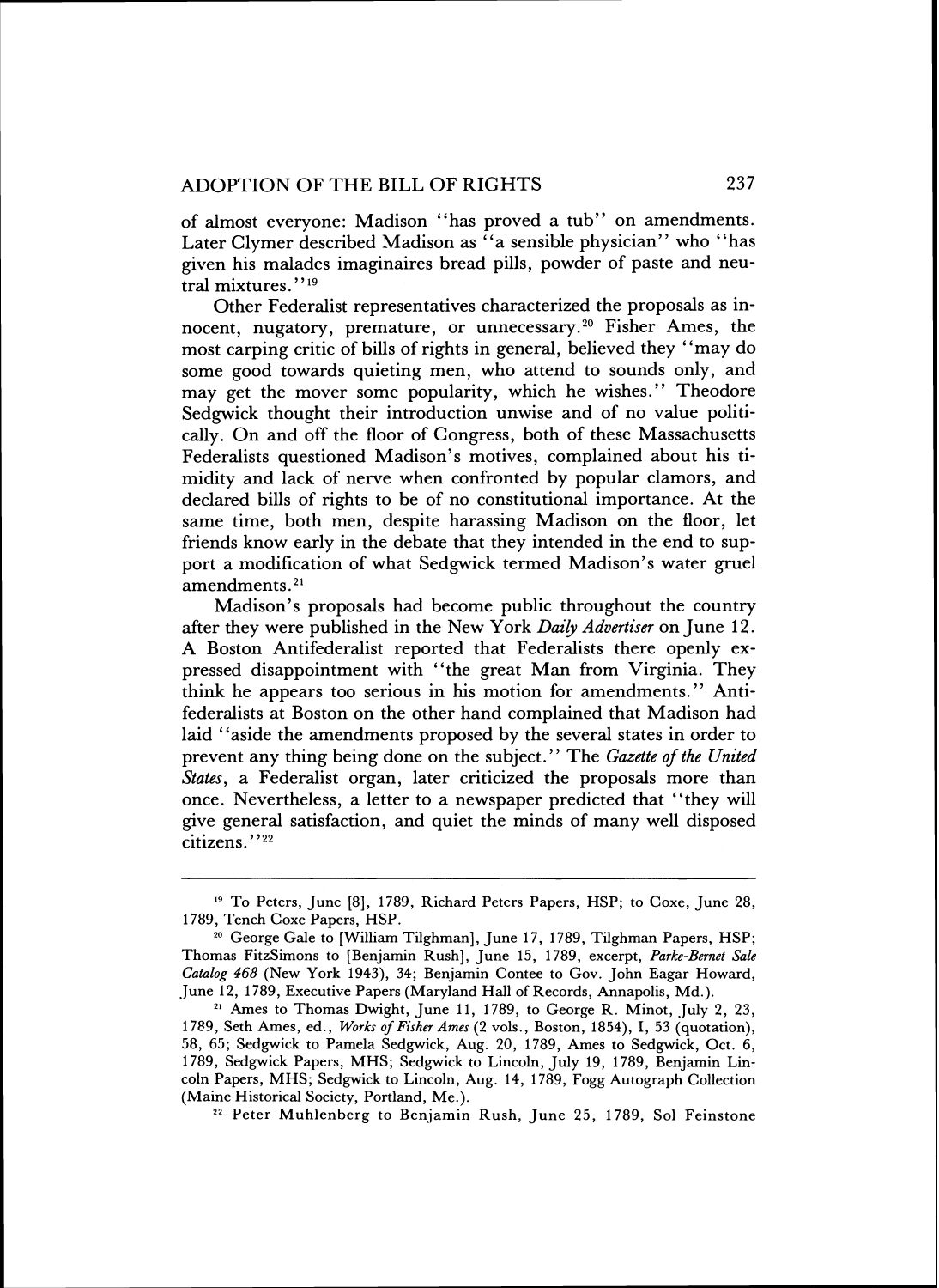Madison received a great deal of reaction. "I like it as far as it goes; but I should have been for going further," wrote his gently critical mentor, Jefferson. Others suggested Madison include the power for Congress to declare where canals should be cut, a two-thirds majority for commercial laws, and a three-fourths majority for treaties surrendering American territorial claims.<sup>23</sup> "If Chips must be put into the Porridge," wrote Richard Peters, Speaker of the Pennsylvania Assembly, "I would let the bad Cooks put them into the Pot, nor should any throw out Tubs but those who were afraid of the Whale." Madison understood all too well about tubs and whales, but he questioned Peters about the porridge. Madison soon received a fable entitled "The Wise Cooks and Foolish Guests." Eleven cooks carefully prepared an excellent soup. Dissatisfied, some of the guests proposed changes in the recipe to the extent that the soup became unrecognizable. "Had you lived in the Days of these Cooks," Peters pointedly teased, "your Easiness of Temper . . . would have prompted you to indulge the Anti Soupites in some of their Whims of an innocent Nature especially if they had been some of your Neighbours."

Madison, delighting in his correspondence with the witty Peters and seeking to change his disapproving mind, argued the necessity of amendments. "As an honest man" he felt bound by the fact that the Constitution was adopted in Virginia and other states with the tacit understanding of subsequent amendment. Further, he insisted that if the Virginia candidates in the congressional election had not taken a conciliatory stand on the issue, the delegation would have been almost wholly disaffected; that if the Federalist side of the House had not acted, the Antifederal side would have; that if adopted his amendments would destroy the opposition everywhere, enable the administration to venture into measures not otherwise safe, and prevent Antifederal leaders from blowing "the trumpet for a second Convention." Finally, obtaining North Carolina's ratification required some amendments. Peters remained unconvinced, believing Madison's apprehensions too highly wrought and his amendments merely a banner

Collection (American Philosophical Society, Philadelphia, Penn.); James Sullivan to Gerry, June 28, 1789 ('James S. Copley Library, LaJolla, Calif.); (New York) *Gazette*  of the United States, Aug. 15, 19, 1789; John Fenno to [Joseph Ward], July 5, 1789, Ward Papers (Chicago Historical Society); New York *Daily Gazdte,* Aug. 7, 1789.

From Tench Coxe, June 18, 1789, from John Dawson, June 28, 1789, from **23** Jefferson, Aug. 28, 1789, *Papers of Madison*, XII, 240, 264, 363-364.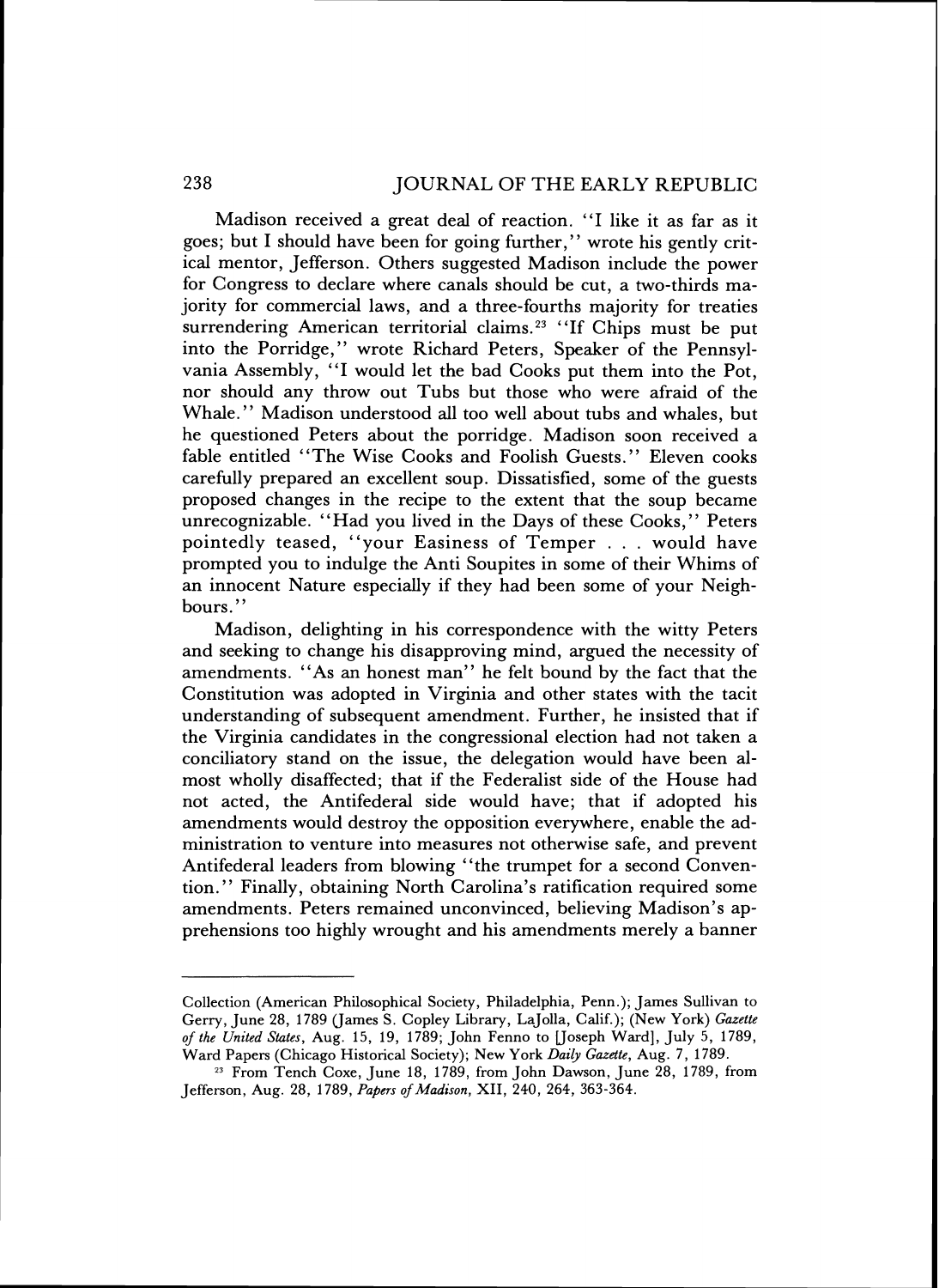for the Antifederal leaders to raise because the alterations they sought were excluded. 24

Madison's incoming letters also brought the news he hoped to hear. The "honest" Antifederalists as well as the Federalists at Philadelphia were pleased, reported Tench Coxe, Madison's mouthpiece in the Philadelphia press. The designing and less honest opponents had been stripped of their arguments, Coxe insisted.<sup>25</sup> Virginia Antifederalists and Federalists approved.26 Although details of Madison's proposals were unknown in North Carolina, news from there particularly encouraged him. That state's Antifederal leadership wanted amendments which confined Congress to *expressly* delegated powers, but Federalist Samuel Johnston, soon to be elected to the first United States Senate, thought "a little Flourish & Dressing without injuring the substantial part or adding much to its intrinsic value, such as a pompous Declaration of Rights" might be enough to obtain a Federalist victory at the state's upcoming second ratification convention.<sup>27</sup>

Six weeks later-July 21-Madison "begged" the House to take up his proposals. It spent the day debating whether to free the Committee of the Whole from its assignment and to appoint a select committee instead. Federalists could see no good purpose in discussing the subject below crowded public galleries so they established a select committee composed of a member from each state, despite the Antifederal call for a public debate.

The committee, whose members were unsympathetic to amendments, reported back to the House a week later. It discussed the missing state proposals, but, as chairman John Vining observed, it "conceived some of them superfluous or dangerous, and found many of them so contradictory that it was impossible to make any thing of them."28 It retained Madison's plan of incorporating the amendments into the body of the Constitution itself, rather than appending them at the end as committee member Roger Sherman urged. The

**<sup>2&#</sup>x27;** From Richard Peters, July 5, 20, Aug. 24, 1789, to Peters, Aug. 19, 1789, *ibid.,* XII, 283, 301-303, 353-356, 346-347.

**<sup>25</sup>**From Tench Coxe, June 18, 1789, *ibid.,* XII, 239-240. See Coxe's writings signed "A Pennsylvanian" in the *Federal Gazette,* June 18, 30, 1789.

<sup>&</sup>lt;sup>26</sup> From Edward Stevens, June 25, 1789, from Edmund Randolph, June 30, 1789, from Archibald Stuart, July 31, 1789, *Papers* of *Madison,* XII, 261, 273, 319.

**<sup>27</sup>**From William R. Davie, June 10, 1789, from Hugh Williamson, July 2, 1789, from Benjamin Hawkins, [July] 3, 1789, from Samuel Johnston, July 8, 1789, ibid., XII, 210-211, 274-275, 284-285.

**<sup>28</sup>** *Annals,* I, 672, 741.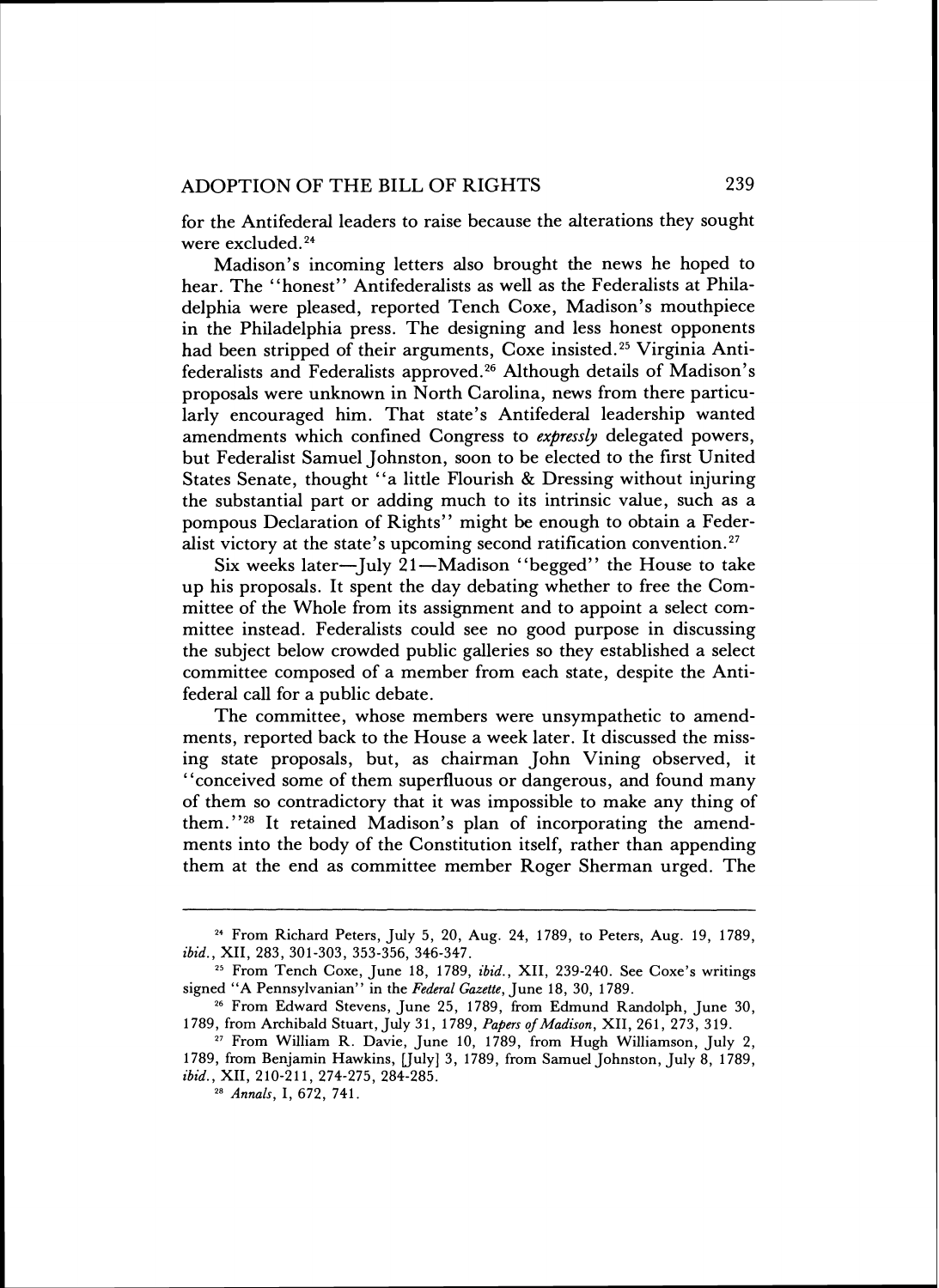report also tightened Madison's prose, rearranged his proposals, and narrowed considerably the absolute guarantees of religious freedom and the equal rights of conscience. Most prominently, it gutted Madison's majestic natural law preamble by omitting the right of the people "to reform or change their government, whenever it be found adverse or inadequate to the purposes of its institution"; the statement "that all power is originally vested in, and consequently derived from the people"; and the list of benefits that people derive from government: enjoyment of life and liberty, acquiring and using property, pursuing and obtaining happiness and safety.

The report reflected the Federalist viewpoint of 1789, that support of government stability rather than the right of revolution proved uppermost. The principles of 1776, enunciated by Mason in the Virginia Declaration of Rights and Jefferson in the Declaration of Independence, need not be added to the Constitution. Madison, firmly attached to his own ideas if not his own words, showed displeasure with the revision although he admitted some things had perhaps been changed for the better. Sherman, reported to have opposed civilian control of the military in the committee, thought the proposals probably "harmless and satisfactory to those who are fond of Bills of rights." William Loughton Smith found them inoffensive and perhaps of some strategic benefit.<sup>29</sup>

On August 13 two Virginians moved to go into Committee of the Whole on the select committee's report of two weeks earlier. Once again, spokesmen from both parties urged postponement. Even select committee chairman Vining expressed ambivalence, but being "impressed by the anxiety which the honorable gentleman from Virginia had discovered for having the subject" debated, Vining would support its consideration instead of the land office bill which "in point of importance, every candid mind would acknowledge . . . preference." Elbridge Gerry considered the proposals so inadequate that they, and the many others which would be offered on the floor, would require a lengthy debate. Madison insisted that adoption of amendments before the session ended was vital, and that any proposals in addition to his would waste the House's time. Once again the members yielded to

<sup>&</sup>lt;sup>29</sup> Madison to Jefferson, Aug. 2, 1788, Papers of Jefferson, XV, 324-325; Sherman's Amendments, July 1789, Madison Papers, LC; Sherman to Henry Gibbs, Aug. 4, 1789, Gibbs Family Papers, Yale; Richard Henry Lee to Samuel Adams, Aug. 8, 1789, James C. Ballagh, ed., *The Letters of Richard Henry Lee* (2 vols., New York 1911-14), II, 496; William Loughton Smith to Edward Rutledge, Aug. 9-15, 1789, *South Carolina Historical Mafazine,* 69 (Jan. 1968), 14.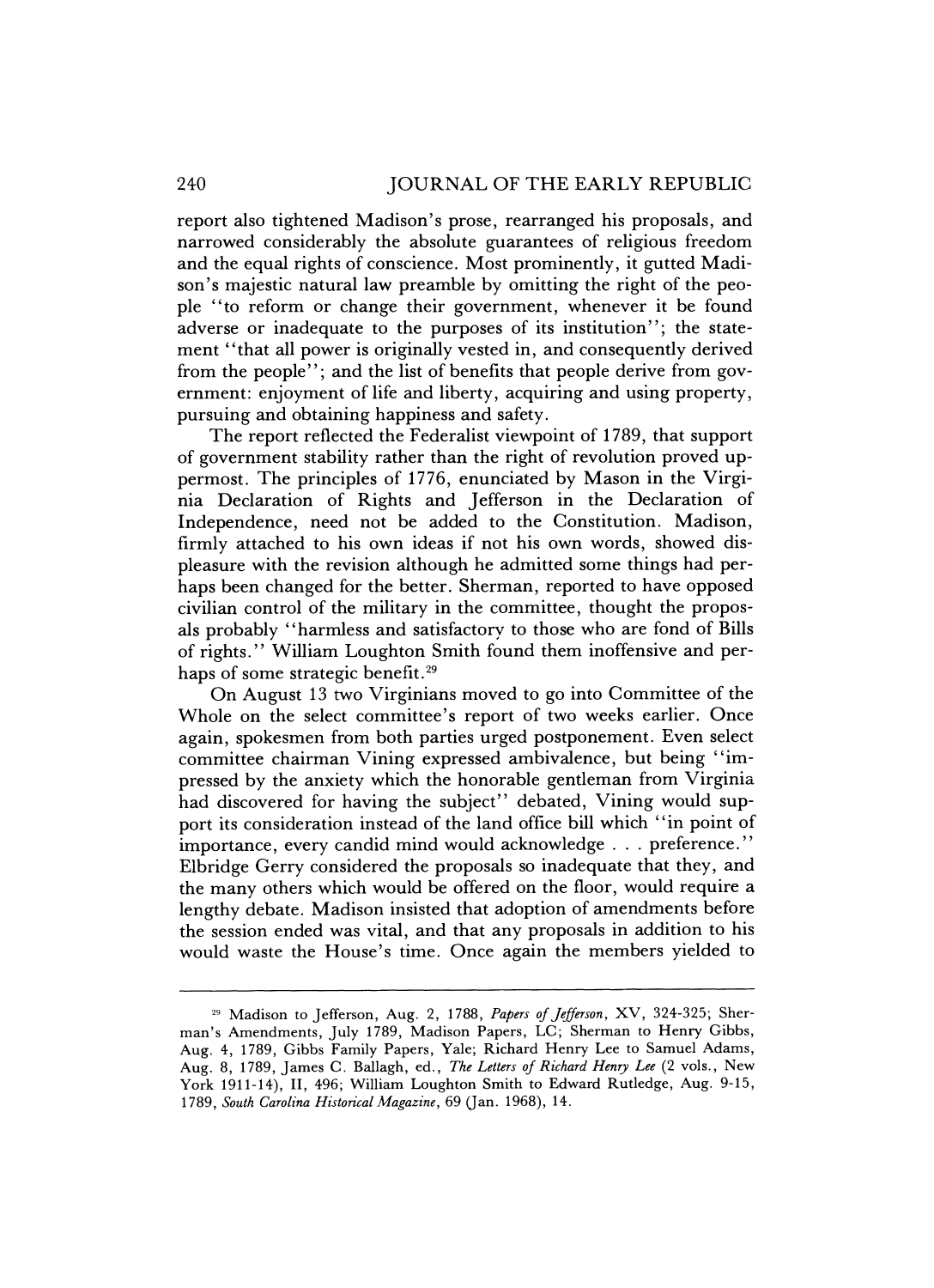Madison and postponement failed. The first motion set off a long debate as Sherman attempted without success to place any amendments at the end, rather than within the body, of the Constitution. $^{30}$ 

From August 13 to 18 the Committee of the Whole considered each proposal individually. The high point of the debate took place on August 15, a sweltering Saturday. The debate was between Federalists and Antifederalists except for Sedgwick's complaint that to guarantee the right of assembly descended into minutia and his suggestion that the Constitution might just as well protect a man's freedom to go to bed when he chose. Led by Gerry, the other Antifederal spokesmen were Aedanus Burke, Thomas Tudor Tucker, and Thomas Sumter of South Carolina. Gerry and Sumter accused the select committee of being so attached to its own work that it would not tolerate any change. Burke declared that the proposals before the Committee of the Whole would never satisfy the people-that Madison's amendments were "frothy and full of wind, formed only to please the palate; or they are like a tub thrown out to a whale, to secure the freight of the ship and its peaceable voyage." Madison responded to the attack. Had not the people been told that they should oppose the Constitution until they secured these very rights? Had not the amendments he proposed been the ones most strenuously advocated by Antifederal leaders? Who, he implied, was deceiving whom? Burke did not argue that point, but instead held up copies of the amendments of several state conventions to show their difference from those on the floor, concluding that all the important amendments had been omitted. Federalist William Smith summarized the day's debate as more illhumored and rude than any other that had occurred in Congress. Likely, it was during this day's debate that members of both sides challenged opponents to duels.<sup>31</sup>

When the Committee of the Whole reconvened after its Sunday adjournment, Burke proposed that it add to the select committee report a popular item from the Virginia ratifying convention's proposed bill of rights: civilian control of the military and a prohibition against standing armies in time of peace except from necessity. The motion failed. Tucker took offense at Madison's proposal to prevent the states from infringing on certain specified rights of American citizens

<sup>&</sup>lt;sup>30</sup> Annals, I, 704-717.

**<sup>3&#</sup>x27; Ibid.,** 729-749; William Smith to Williams, Aug. 17, 1789, Otho Holland Williams Papers (Maryland Historical Society, Baltimore, Md.); William L. Smith to Edward Rutledge, Aug. 9-15, 1789, South Carolina Historical Magazine, 69 (Jan. 1968), 24; Elbridge to Samuel R. Gerry, June 30, 1790, S.R. Gerry Papers, MHS.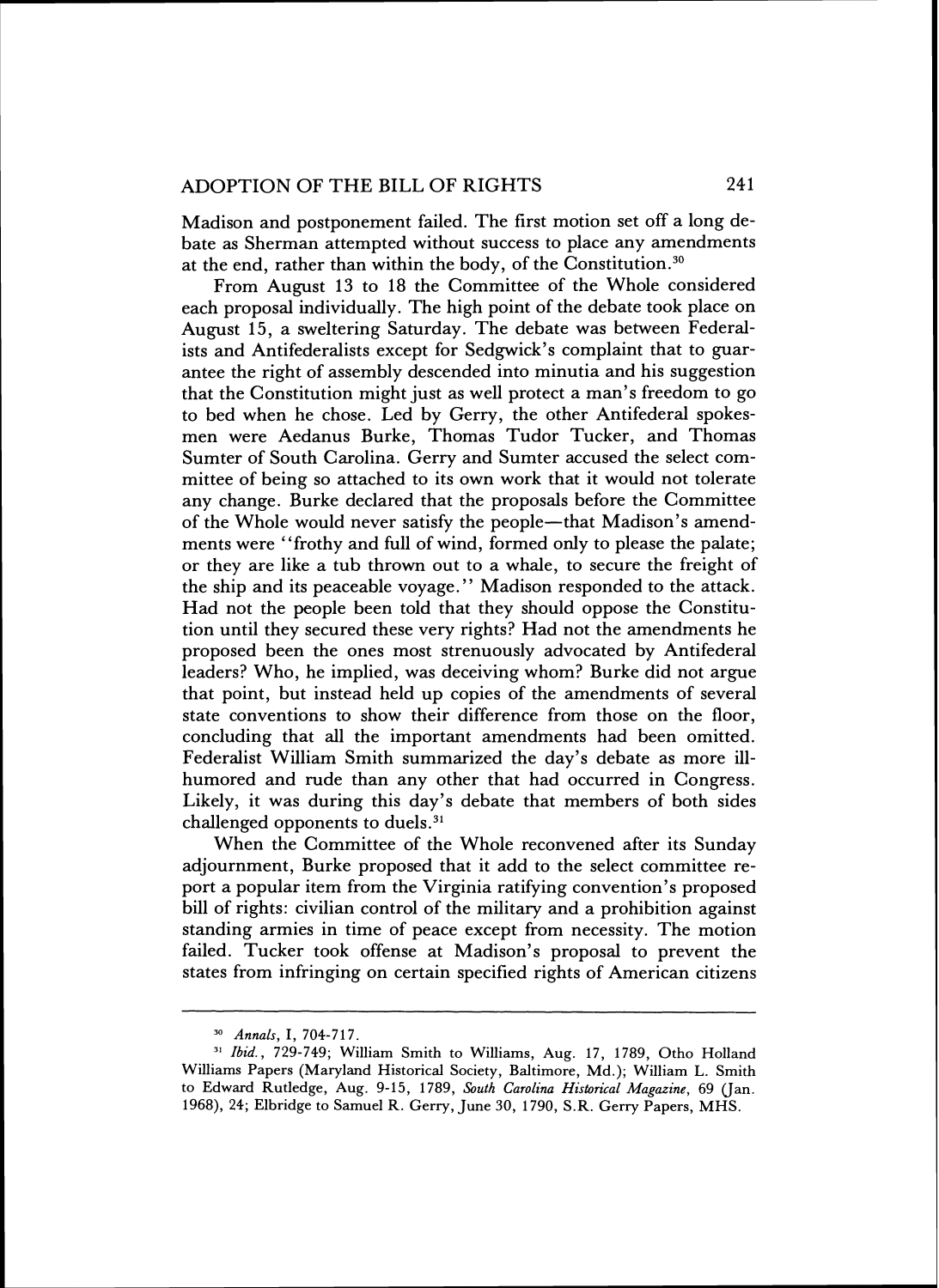and moved without success that it be struck. Gerry moved that all of the amendments of the states not contained in substance in the select committee report be referred to the Committee of the Whole, and that it adopt a report incorporating them with the work of the select committee. Tucker threatened a second convention in support of the motion; nevertheless, it lost **34** to 16. After a heated debate, with frequent calls to order, the Committee of the Whole rose and submitted the select committee's report to the House, having made only minor changes in it. The House began its consideration immediately. Tucker moved to refer seventeen of the alterations recommended by the states to a new Committee of the Whole, but the House easily defeated the motion.<sup>32</sup>

Apparently none of the select committee's amendments had received the two-thirds majority in the Committee of the Whole necessary to gain approval by the full House. Somewhere Madison would have to locate the votes. President Washington, who had urged Congress in his inaugural address to adopt amendments promoting the rights of freemen without altering the system, had given Madison a letter of support. Washington thought some of the proposals unimportant, but "not foreseeing any evil consequences that can result from their adoption, they have my wishes for a favorable reception in both houses."<sup>33</sup> Lukewarm though it was, the note probably influenced House Federalists to unite behind Madison's amendments. In addition, their postponement or defeat at that stage of the process might provide Antifederalists with new ammunition by which to conduct a campaign for a second convention.

Madison paid a price for the Federalist votes he secured in order to assure the necessary two-thirds majority. Federalists voted out the little that remained of Madison's preamble and agreed to Sherman's motion that the amendments be placed at the end of the Constitution. Madison considered the latter change "an unavoidable sacrifice to  $a$ few who knew their concurrence to be necessary, to the despatch if not the success of the business . . . ." He feared that the placement would lead to ambiguities about how far the original Constitution had been superseded by the amendments. Actually the change set a precedent for isolating amendments, broadened their role in constitutional law, and made it possible to point to a body of amendments known as the federal Bill of Rights.34

**<sup>32</sup>***Annals, I,* **749-764.** 

**<sup>33</sup>**TO Madison, [c. May 31, 17891, *Papers ofMaidson,* XII, 191.

<sup>&</sup>lt;sup>34</sup> Madison to Alexander White, Aug. 24, 1789, *Papers of Madison*, XII, 352-353;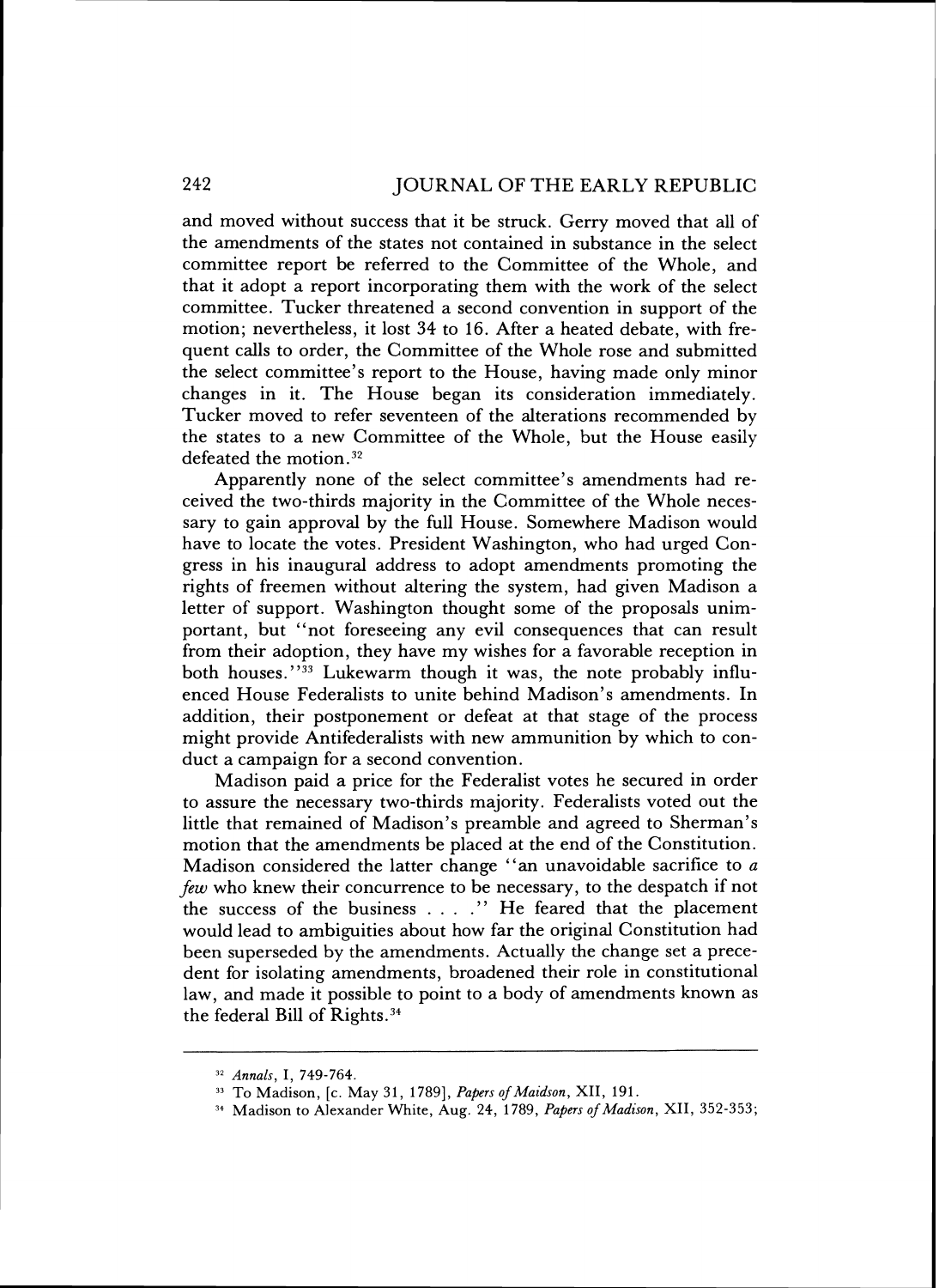On August 20 and 21 the House made only minor changes while moving rapidly through the proposals. When what became the Tenth Amendment limiting the central government to only those powers delegated came up for approval, Gerry moved to add the word "expressly" between "powers" and "delegated," thus bringing reservation of powers into conformity with the Articles of Confederation and the amendments proposed by six states and eliminating the doctrine of implied powers. William Smith and another southern Federalist voted with the Antifederal minority because they believed adding the word would go a long way to prevent Congress from interfering with slavery.

Burke proposed without success that Congress be stripped of its power to interfere with state regulation of congressional elections unless a state proved unable, neglected, or refused to hold elections. In the long debate which ensued, Madison expressed opposition not so much to the popular proposal as to the timing of its introduction. Gerry saw no reason for omitting it except to establish an arbitrary government "to which the present system is pointed in no very indirect manner.'' Burke decried the assertion, often heard in the House, "that this revolution, or adoption of the new Constitution, was agreeable to the public mind, and [that] those who had opposed it at first are now satisifed with it." On the contrary, he claimed, Americans had parted with their liberties out of patriotism, relying on future amendment by Congress to restore them. Having failed to secure the recommendation of such a popular amendment, Antifederalists had little hope left. Irritated, Madison noted privately at the end of the day that the Antifederalists were trying to "defeat by delaying a plan short of their wishes, but likely to satisfy a great part of their companions in opposition." The last eight days, he complained, had been "extremely difficult and fatiguing" and "exceedingly wearisome."

By August 22 both the heat and the ill humor had subsided. Tucker moved the adoption of one more amendment: Congress shall not impose direct taxes except when duties, imports, and excises proved insufficient and then only after a state had refused to pay a congressional requisition. Many Federalists, Madison included, saw the elimination of Congress's power to lay direct taxes as the chief Antifederal goal. Samuel Livermore of New Hampshire, besides William Floyd of New York the only Federalist voting consistently with

*Annals, I,* 767. For an analysis of Sherman's role see Christopher Collier, *Roger Sher*man's Connecticut: Yankee Politics and the American Revolution (Middletown, Conn. 1971).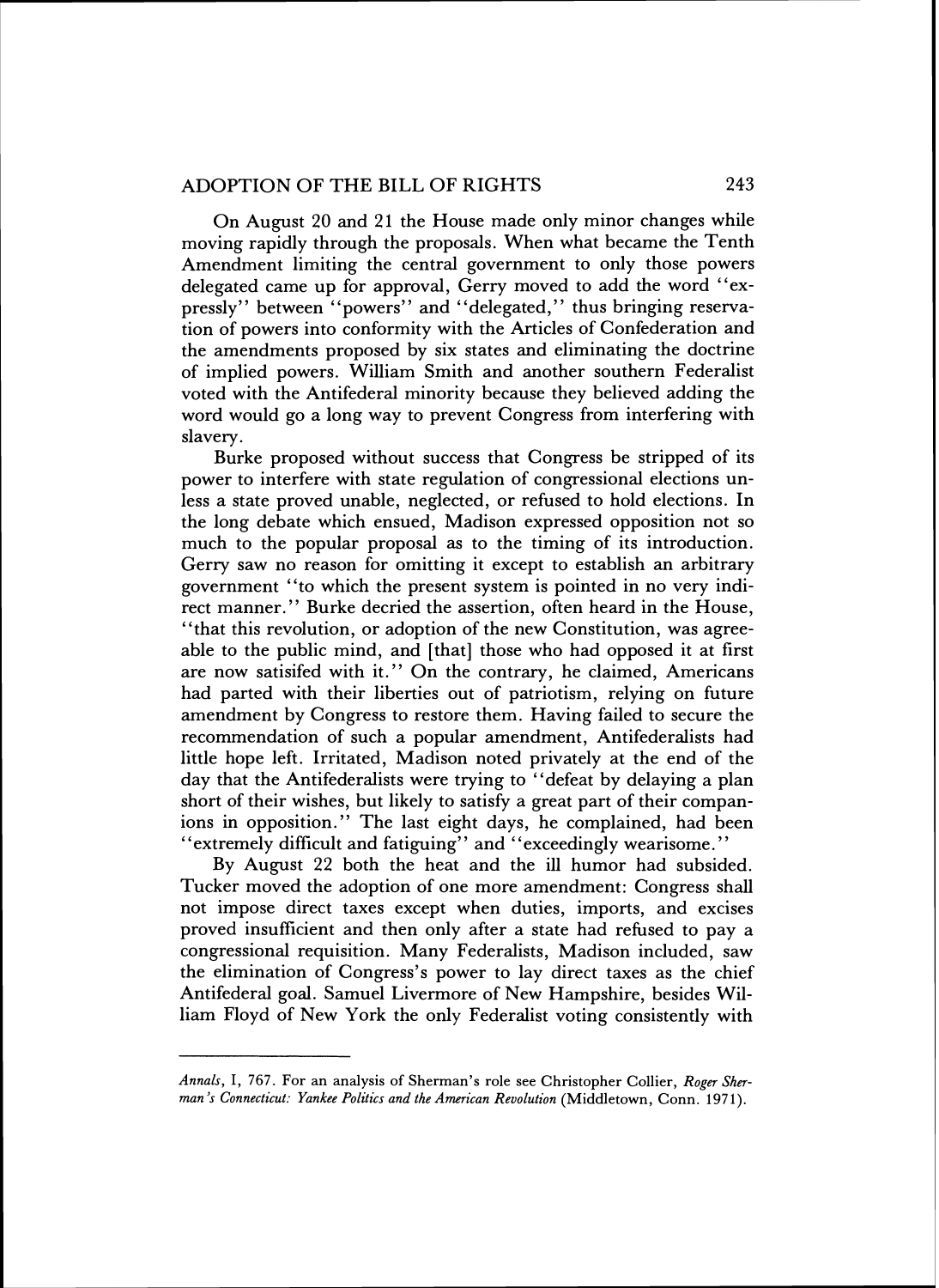the Antifederalists, declared it to be the most important amendment to come before the House. "Unless something more effectual was done to improve the Constitution, he knew his constituents would be dissatisfied. As to the amendments already agreed to, they would not value them more than a pinch of snuff; they went to secure rights never in danger.'' Gerry and Sumter warned that the states would be annihilated if the power of direct taxation remained with Congress, but the motion failed. With the defeat of four more proposals on voice votes, House Antifederalists gave up the fight for alterations.<sup>35</sup> The two Antifederalists who had spoken against Madison's proposals most frequently expressed their dissatisfaction privately. Gerry confirmed Madison's analysis that a real difference existed between Antifederal spokesmen and their followers: the House proposals had no "other purposes than to reconcile those who had no adequate idea of the essential defects of the Constitution." Tucker fumed that they were "calculated merely to amuse, or rather to deceive."36

On August 24 the House transmitted seventeen amendments to the Senate. Madison found them little changed from the report of the select committee.<sup>37</sup> The two Philadelphia representatives advised their fellow townsman, Senator Robert Morris, that the Senate "adopt the whole of them by lump as containing neither good or harm, being perfectly innocent." Morris, who held Madison responsible for all the time which the House had wasted on amendments, disagreed. "Poor Madison took one wrong step in Virginia by publishing a letter respecting *amendments*, and you . . . know what a cursed thing it is to write a Book," he joshed Richard Peters, concluding at the end of the Senate debate that "they are what Centinel calls them, a 'tub for the whale."" Senator Pierce Butler of South Carolina agreed that Madison had offered only "milk-and-water" propositions; "I suppose . . .

**<sup>35</sup>***Annals, I,* 795-808; William L. Smith to Edward Rutledge, Aug. 9-15, 1789, *South Carolina Historical Magazine,* 69 (Jan. 1968), 20-21; Madison to Edmund Randolph, Madison to Edmund Pendleton, Aug. 21, 1789, Papers of Madison, XII, 348-349; William Smith to Williams, Aug. 22, 1789, Otho Holland Williams Papers. On the importance of the direct taxation issue see Madison to Tench Coxe, July 30, 1788, Edmund Randolph to Madison, Aug. 18, 1789, Madison to Washington, Dec. 5, 1789, *Papers of Madison*, XI, 210, XII, 345, 459; and David Stuart to Washington, Sept. 12, 1789, Washington Papers, LC.

<sup>&</sup>lt;sup>36</sup> Gerry to John Wendell, Sept. 14, 1789, Fogg Autograph Collection; Tucker to St. George Tucker, Oct. 2, 1789, Charles Roberts Autograph Letters Collection (Haverford College, Haverford, Penn.).

<sup>&</sup>lt;sup>37</sup> To Alexander White, Aug. 24, 1789, *Papers of Madison*, XII, 352-353.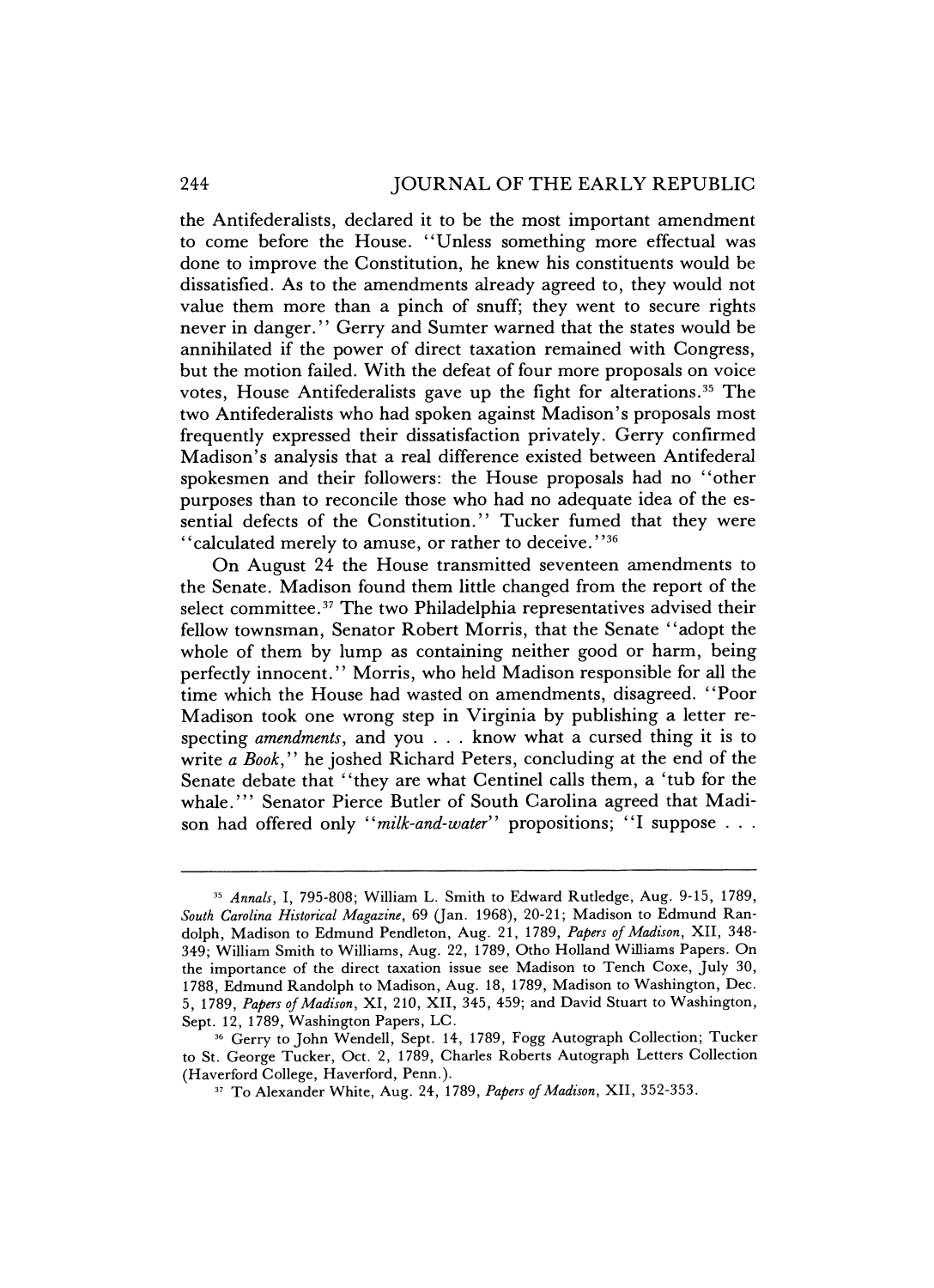to keep his promise with his constituents."<sup>38</sup> The Senate met in secret, and the unofficial recorder of the debates, Federalist William Maclay of Pennsylvania, was bedridden for all but the first day's debate. He noted in his diary then that Senators Morris, Ralph Izard of South Carolina, and John Langdon of New Hampshire treated the amendments contemptuously and unsuccessfully urged a postponement until the next session. Senator Richard Henry Lee of Virginia reported a debate over whether liberty of speech and freedom of the press should be struck from the amendments on the grounds that they only tended to encourage licentiousness. He was also probably the source for the asertion that a simple, but not the necessary two-thirds, majority of the Senate opposed the right of the militia to bear arms.<sup>39</sup>

The two Antifederalist senators, Virginia's Lee and William Grayson, faced overwhelming odds. Earlier in the session, when Grayson had proposed laying the Virginia Convention amendments before the Senate, Lee persuaded him to wait until the House acted, and both men closely observed proceedings there. Grayson complained that Madison's proposals "effect personal liberty alone, leaving the great points of the Judiciary, direct taxation, and etc., to stand as they are." The strategy of such a tactic, the Senator reasoned, was merely to break the spirit of the Antifederal party by dividing it. Lee believed that the Federalists, having gained their new government, wished "to neglect the condition upon which probably their success was founded." Lee and Grayson failed to preserve and strengthen the House proposals, and to add one-by-one the Virginia amendments omitted by Madison.<sup>40</sup>

When it completed work on the amendments on September 14, the Senate had made twenty-six changes. Aside from tightening language, the Senate rearranged and compressed the seventeen articles

**<sup>38</sup>**TO Peters, Aug. 24, Sept. 13, 1789, Peters Papers, HSP; to Hopkinson, Aug. 15, 1789, Francis Hopkinson Papers, HSP; to James Wilson, Aug. 23, 1789, Willing, Morris and Swanwick Papers (Pennsylvania Historical and Museum Commission, Harrisburg, Penn.); Butler to James Iredell, Aug. 11, 1789, Griffith J. McRee, Life and Correspondence of James Iredell (2 vols., New York 1857-1858), II, 265.

Kenneth R. Bowling and Helen E. Veit, eds., *Documentary History* of *the First*  **39** *Federal Congress,* vol. IX, *The Diary of William Mac/ay and Other Notes on Senate Debates*  (Baltimore 1988), 133; Thomas B. Randolph to St. George Tucker, Sept. 12, 1789, Brock Collection (Henry E. Huntington Library, San Marino, Calif.); John Randolph to St. George Tucker, Sept. 11, 1789, Tucker Papers, LC.

**<sup>&#</sup>x27;O** Grayson to Patrick Henry, June 12, 1789, *Henry Correspondence,* 111, 391; Richard Henry Lee to Charles Lee, Aug. 28, 1789, to Samuel Adams, Apr. 25, 1789, R. *H. Lee Letters,* 11, 499, 484.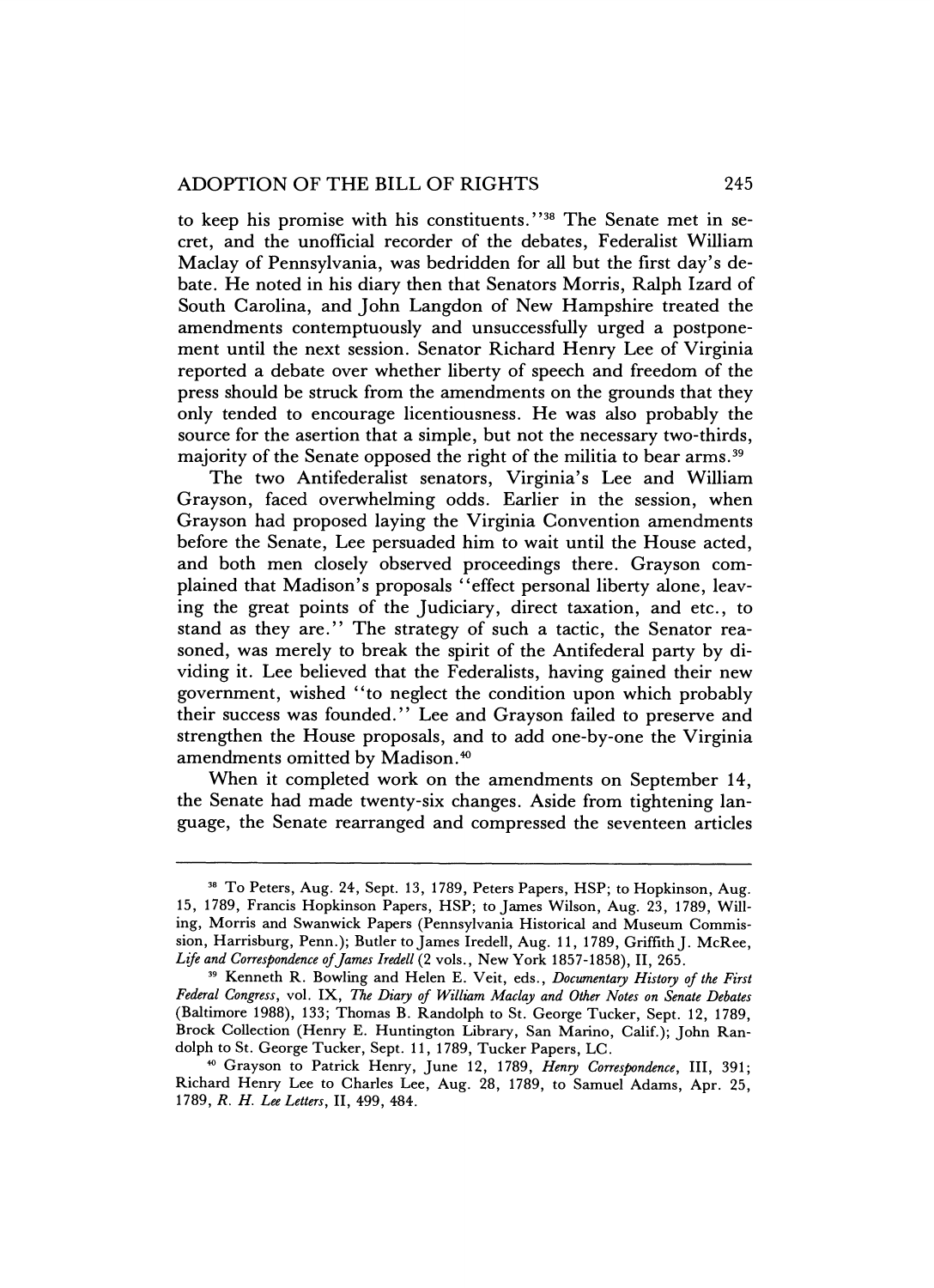into twelve and made significant changes in content. Struck from the House amendments were ones forbidding the states from infringing certain rights of Americans, asserting separation of powers as a principle of the United States government, guaranteeing freedom of conscience, exempting from military service those with religious objections, and the vicinage requirements in criminal trials, the monetary minimum for appeals to the Supreme Court, and the provision for trials of crimes committed in a place in possession of an enemy. The Senate added a minimum of twenty dollars at issue to ensure a jury trial in common law suits, weakened the guarantees of the religious liberty clause, and, significantly, added "or to the people" at the end of the reservation of powers amendment. The Senate also inserted a preamble describing the amendments as a response to the state ratification conventions and as a means of extending public confidence in the government. Senator Lee understandably found the statement ironic. He believed the Senate had "mutilated and enfeebled" the House proposals, and assured Patrick Henry that he and Grayson had made every effort to secure the adoption of the Virginia amendments. "We might as well have attempted to move Mount Atlas upon our shoulders"; in fact, echoing the warning of the "Federal" Farmer" two years earlier, he lamented, that not insisting on prior amendment of the Constitution had been little better than committing suicide. "The lower house sent up amendments which held out a safeguard to personal liberty in [a] great many instances, but this disgusted the senate," Grayson reported to Henry; "they are so mutilated and gutted that in fact they are good for nothing, and I believe, as many others do, that they will do more harm than benefit."<sup>41</sup>

Also angered by the Senate changes, Madison claimed they struck at his most salutary proposals. Reports circulated that he had declared the amendments stripped of their sedative virtue and that none wsa better than those agreed to by the Senate. Predictably, Sherman and several other congressmen who had reluctantly supported Madison welcomed the amending hand of the Senate. And, when President Washington forwarded the twelve amendments to the states in early October, most of the Senate changes remained.<sup>42</sup>

**<sup>4&#</sup>x27;** Richard Henry Lee to Patrick Henry, Sept. 14, 1789, William Grayson to Henry, Sept. 29, 1789, *Henry Correspondence,* 111, 339, 406; Richard Henry Lee to [Francis Lightfoot Lee?], Sept. 13, 1789, **R.***H. Lee Letters,* 11, 500.

**i2** Madison to Edmund Pendleton, Sept. 14, 23, 1789, *Papers* of *Madison, XII,*  402, 418-419; Sherman to Gov. Samuel Huntington, Sept. 17, 1789, Lane Memorial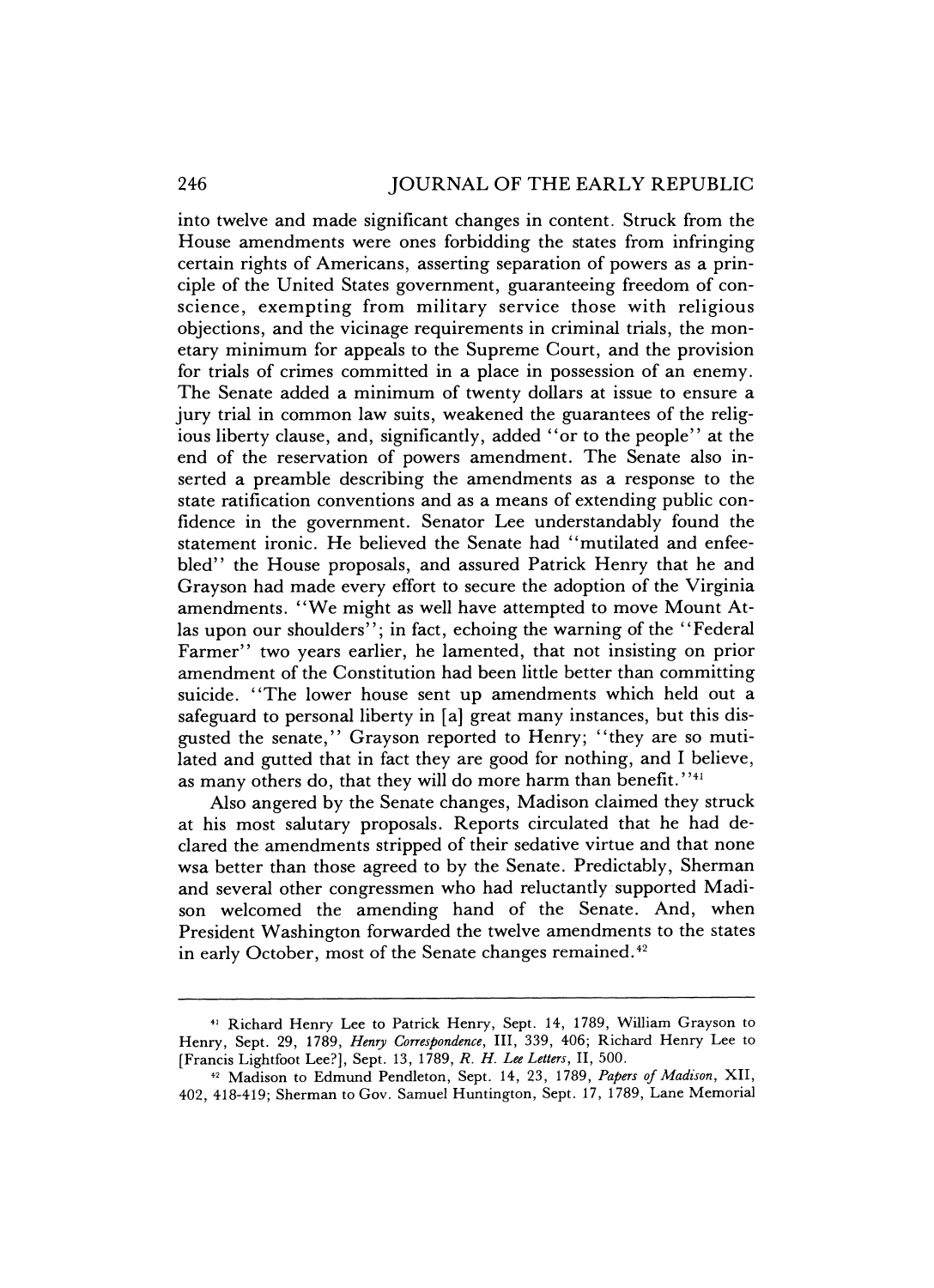Little is recorded about the ratification process within the states. The Antifederal leviathan had submerged and no new, unified opposition had replaced it. Other issues such as the assumption of the states' revolutionary war debts by the central government and the location of the federal capital had captured public attention. Although nine states ratified the amendments within ten months, it took more than two years before the necessary tenth state acted. Several states rejected either the first or second of the proposed amendments-on apportionment of the House and on compensation to members of Congress-and so, to Madison's further chagrin, the twelve became ten.**<sup>43</sup>**

In the four states where Antifederalism had never been a major force, New Jersey and Delaware ratified the amendments just as quickly as they had the Constitution itself, while Connecticut and Georgia waited until the 1939 sesquicentennial of the Bill of Rights. Although important but not always effective Antifederal parties had existed in Maryland, South Carolina, and New Hampshire, all three states ratified the amendments between December 1789 and January 1790.

Pennsylvania had influential Antifederalists, but it ratified the amendments in March 1790 despite Samuel Bryan's revival of "Centinel." Bryan repeated familiar arguments about the kinds of changes that the Constitution really required and described the twelve amendments as an opiate prescribed to subjugate the people. In his view, Madison had rendered Machiavelli piddling by comparison. In Massachusetts the Antifederal leadership unsuccessfully proposed an additional twelve alterations in the legislature, and a last minute disagreement between the two houses prevented adoption of the amendments. Finally convinced that it had never ratified the Bill of Rights, Massachusetts did so in 1939. **<sup>44</sup>**

Collection, Yale; Abraham Baldwin to Joel Barlow, Sept. 13, 1789, Miscellaneous Manuscripts Collection, Yale; Fisher Ames to Caleb Strong, 15 Sept. 1789, Thompson Autograph Collection (Hartford Seminary Foundation, Hartford, Conn.); Paine Wingate to John Langdon, Sept. 17, 1789, Dreer Collection, HSP.

**<sup>43</sup>**Douglas Adair, ed., "James Madison's Autobiography," *William and Mary Qmrterh, 2* (Apr. 1945), 204. Delaware and Pennsylvania did not adopt the first amendment (on apportionment) and New York, New Jersey, and New Hampshire did not adopt the second (on congressional compensation).

**<sup>44</sup>**"Centinel Revived," (Philadelphia) *Independent Gazetteer,* Aug. 27, 29, Sept. 9, 1789; *Report of the Committee of Both Houses Appointed to Consider Further Amendments to the Constitution* of *the United States* (Boston 1790), Shipton Imprints No. 22655; Henry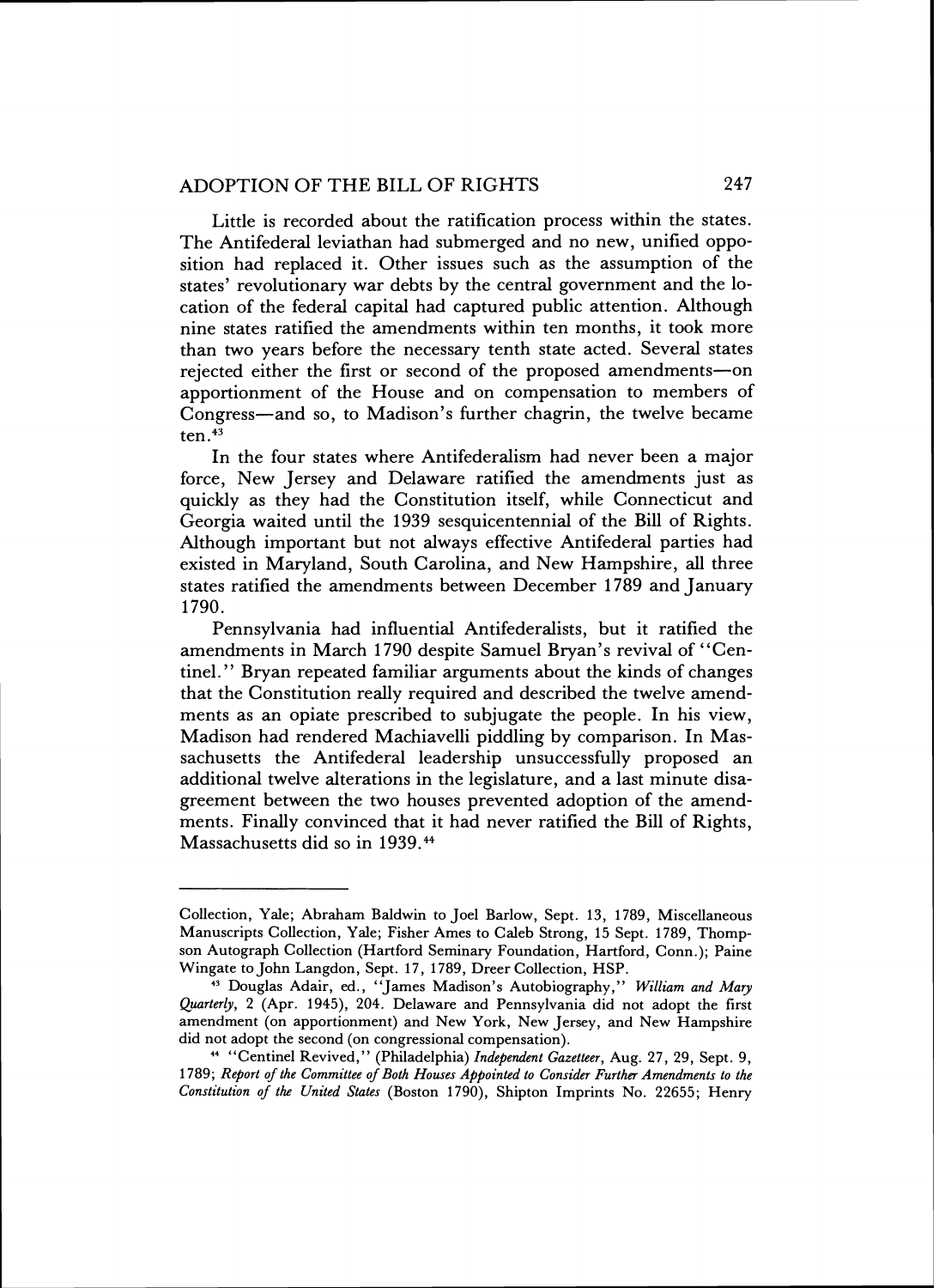Most of the complaints about the amendments came from the four states with the strongest Antifederal parties. New York Antifedera1 leaders found them trivial, equivocal, and unimportant since the people and the states lacked the power to enforce them. New York, however, agreed to them in February 1790.<sup>45</sup> In North Carolina the amendments helped bring the state back into the Union as Madison and others had hoped. Nevertheless, the November 1789 convention, which ratified the Constitution a month prior to the legislature's adoption of the amendments, had demanded that its congressmen seek eight additional amendments. These provided further guarantees of personal liberty, but primariIy altered the structure and powers of the federal government in order to further protect state interests. North Carolina's representatives attempted without success to bring the proposals before the House in March and May 1790. In November 1790 the North Carolina Senate killed a resolution for a second Federal Convention. **<sup>46</sup>**

Rhode Island informed the federal government in September 1789 that the amendments "already afforded some relief and satisfaction to the minds of the people of this state," but it did not ratify the Constitution until May 1790. With its ratification, Rhode Island sent a list of twenty-one alterations and eighteen rights-related amendments which the state assumed to be unimpaired by the Federal Constitution. Among the novel alterations it proposed were an end to the importation of slaves as soon as possible and a provision that no amendment to the Constitution could take place after 1793 unless eleven of the original thirteen states agreed to it. Rhode Island adopted all but one of Congress's Amendments two weeks after it ratified the Constitution itself.<sup>47</sup>

Jackson to Knox, Mar. 7, 1790, Henry Knox Papers, MHS; Christopher Gore to Thomas Jefferson, Aug. 18, 1791, *Papers ofJefferson,* XXII, 16n; Leverett Saltonstall to Cordell Hull, Mar. 3, 1789, General Constitutional Records, RG 11 (National Archives [NA], Washington, D.C.).

**<sup>+5</sup>** Staughton Lynd, "Abraham Yates's 'History of the Movement for the United States Constitution,"' *Class ConJict, Slavery, and the United States Constitution*  (Indianapolis 1967), 222; DeWitt Clinton to Charles Clinton, Feb. 8, 1790, Miscellaneous Manuscripts (New-York Historical Society, New York, N.Y.).

New York *Packet,* Oct. 8, 15, 1789; *Slate* of *North Carolina.* **In** *Convention, No-***46** *uember 23, 1789,* Shipton Imprints No. 22039; John Steele to Joseph Winston, May 22, July 20, 1790, in H. M. Wagstaff, ed., *The Papers of John Steele* (2 vols., Raleigh, N.C. 1924), I, 61-62, 70-71; Thomas Blount to John Gray Blount, Nov. 27, 1790, Alice B. Keith, ed., *The John Gray Blount Papers* (2 vols., Raleigh, N.C. 1959), 11, 147.

<sup>&</sup>lt;sup>47</sup> John Collins to Washington, [Sept. 19, 1789], Miscellaneous Records,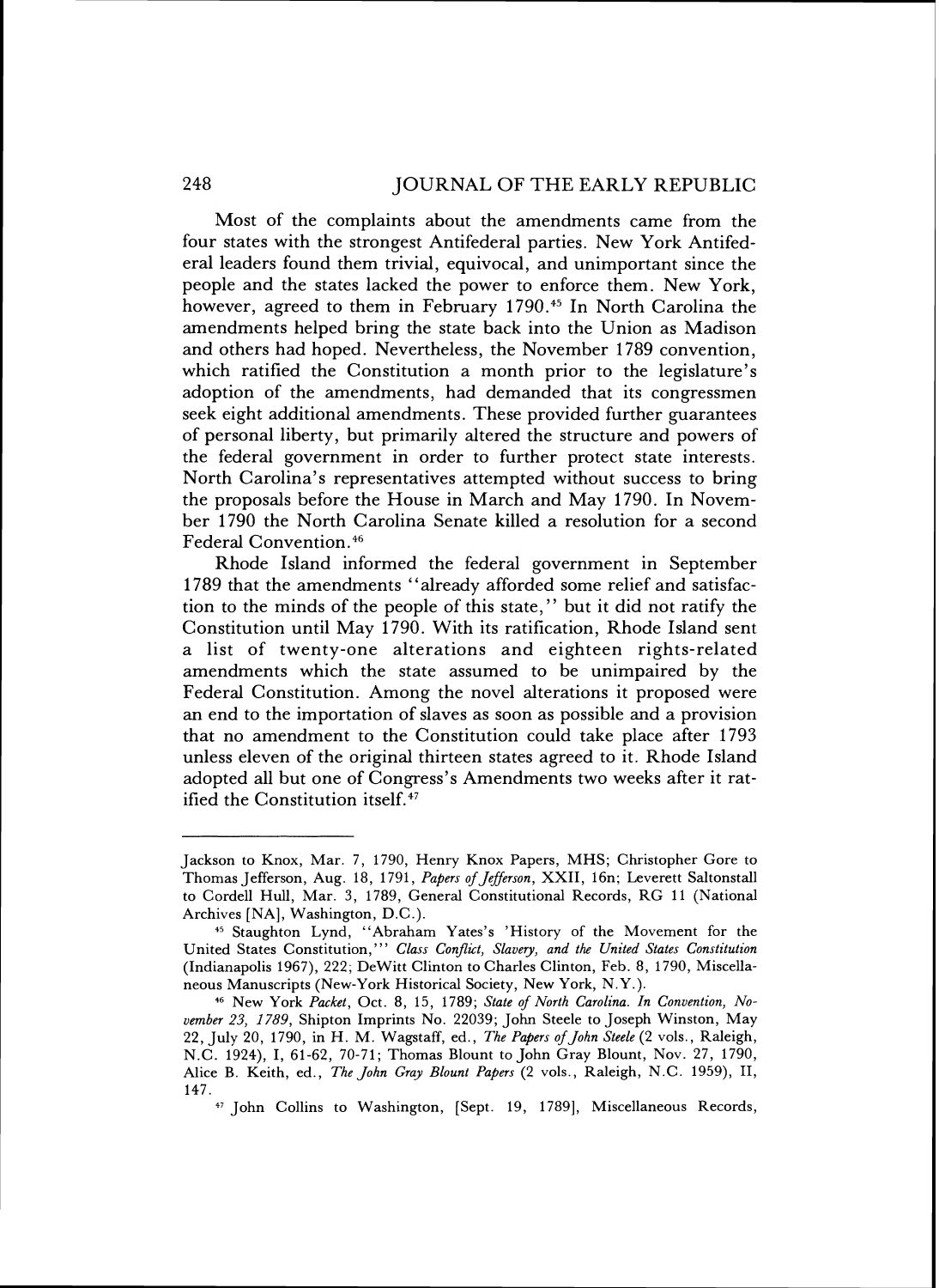Virginia's response to the amendments was crucial both to Madison politically and to the continuance of an Antifederal movement. Opponents of the Constitution, particularly in the heavily Antifederal counties south of the James River, not only became reconciled to the document as a result of the amendments, but also praised Madison as having been their patron. The state's Antifederal leaders remained dissatisfied nevertheless.<sup>48</sup> Henry claimed the Amendments injured rather than served the cause of liberty, and he promised to continue the fight. He insisted they acted only to lull suspicion and cast an impediment in the way of those who wished to "retrench the exorbitancy of power granted away . . . from the people" to the central government.<sup>49</sup> More moderate than Henry, George Mason, who must have recognized much from his Virginia Declaration of Rights in Madison's proposals, gained satisfaction from them as they had stood before the Senate revised them. With a few more alterations he could support the new system. Jefferson, by his own words in 1787 "not a friend to a very energetic government," had not been forced to take sides in the ratification debate because of his absence in France. Although he had claimed to be more of a Federalist than an Antifederalist, his unyielding support for a bill of rights, and his widely circulated suggestion that once nine states had ratified the Constitution the others should withhold their consent until such a bill was added, proved him a moderate Federalist at most. Jefferson agreed with Mason that amendments additional to those sent to the states should be pressed in order to fix the government on a more republican basis **.50** 

Department of State Records, RG 59, NA. The Rhode Island amendments can be found in William Staples, *Rhode Island in the Continental Congress* (Providence 1870), 674-680.

Edmund Pendleton to Madison, Sept. 2, 1789, Edward Carrington to Madison, Sept. 9, 1789, Madison to Washington, Nov. 20, 1789, *Papers of Madison,* XII, 368-369, 393, 453.

**<sup>49</sup>**Patrick Henry to Richard Henry Lee, Aug. 28, 1789, Jan. 29, 1790, Richard Henry Lee to Patrick Henry, Sept. 27, 1789, June 10, 1790, *Henry Correspondence,* 111, 397-398, 402-404, 414, 421-422; Henry to Monroe, Jan. 24, 1791, James Monroe Papers, LC.

<sup>&</sup>lt;sup>50</sup> Washington to James Craik, Sept. 8, 1789, Washington Papers, LC; Henry Lee to Madison, [c. Dec. 20, 1787], Madison to Jefferson, Oct. 24, 1787, Papers of *Madison,* X, 215-216, 339; Mason to Samuel Griffin, Sept. 8, 1789, Mason to Jefferson, Mar. 16, 1790, *Mason Papers,* 111, 1172, 1189; Jefferson to Madison, Dec. 20, 1787, Jefferson to Francis Hopkinson, Mar. 13, 1789, Jefferson to Mason, June 13, 1790, *Papers of Madison,* XII, 442, XIV, 649-651, XVI, 493.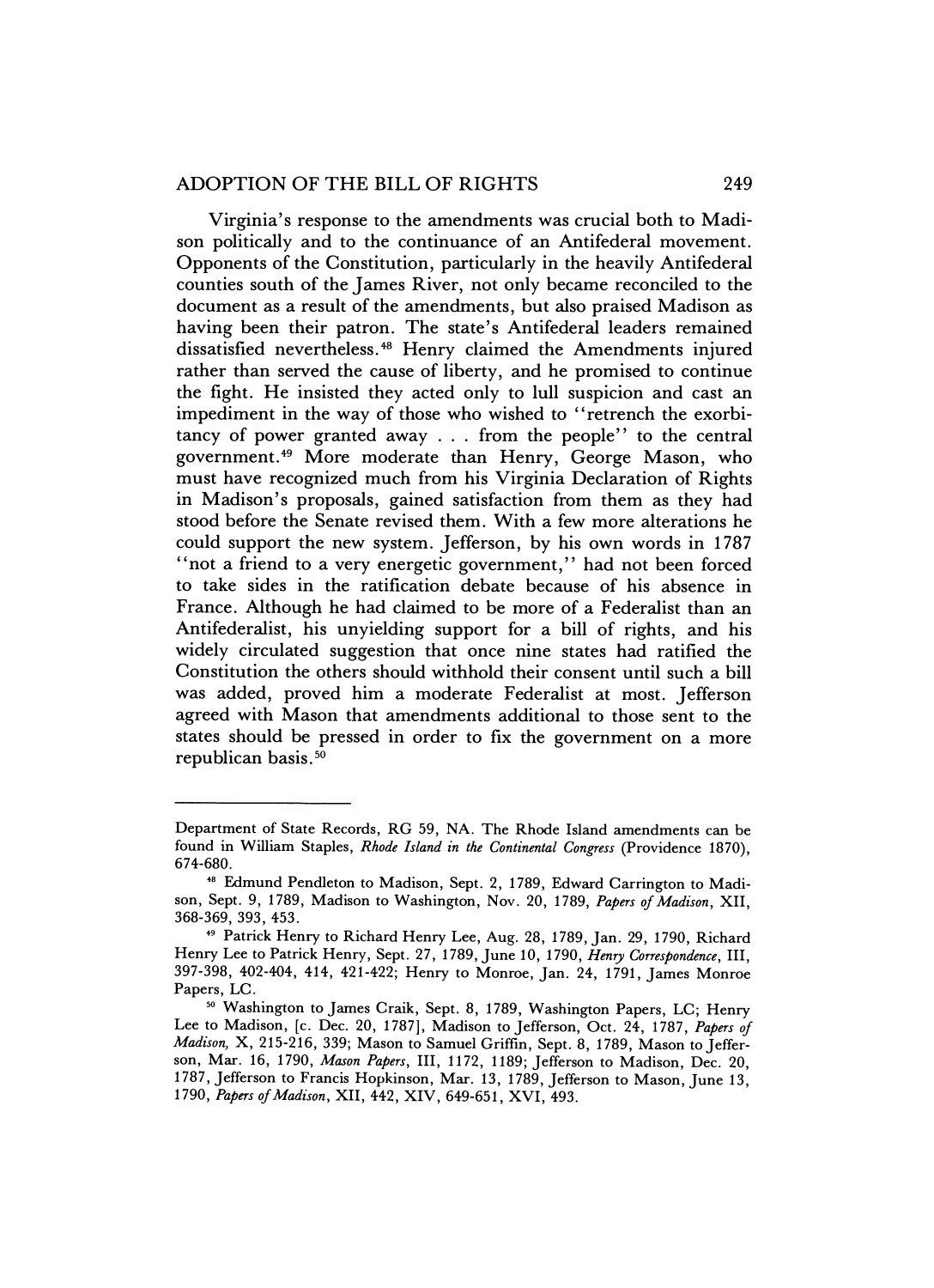The amendments first came before the Virginia legislature during the closing weeks of 1789. Henry urged postponement; nevertheless, reacting out of anger or the recognition of defeat, he avoided the debate by going home. The resolution for postponement lost overwhelmingly, although an attempt to ask Congress to adopt the remainder of the Virginia Convention amendments failed by only one vote. The two houses disagreed over which of the twelve amendments to reject, and it did not ratify until December 1791. Appropriately, this made Virginia the tenth state to ratify and therefore gave legal effect to the first ten amendments, by then widely referred to as the Bill of Rights.<sup>51</sup>

Senators Grayson and Lee jointly had sent two official letters to the state in September 1789 insisting that they had done all they could to have "radical" amendments adopted. Fearing a loss of civil liberty and a tendency toward national rather than federal government, they expressed "real grief that we now send forward propositions inadequate to the purpose of real and substantial amendments, and so far short of the wishes of' Virginia. Their letters seriously misread the public reaction to Madison's amendments, and the legislature refused to order them printed. Leaked to the press at the end of 1789, the letters appeared in newspapers throughout the United States, where, in light of Madison's effectiveness, they served as the funeral oration for the Antifederalist party. "Some few indeed had gone such lengths in their declarations of hostility that they feel it awkward perhaps to come over," Secretary of State Jefferson informed the Marquis de Lafayette, "but the amendments proposed by Congress, have brought over almost all their followers. **"52** 

As Madison had predicted the amendments did detach the Antifederalists from their leaders and thereby prevented immediate structural revision of the Constitution.<sup>53</sup> The opposition party which

**<sup>51</sup>**Madison to Washington, Nov. 20, 1789, Henry Lee to Madison, Nov. 25, 1788, Hardin Burnley to Madison, Nov. 28, 1789, Edward Carrington to Madison, Dec. 20, 1789, *Papers of Madison,* XII, 453-456, 463-464; Henry Lee to Hamilton, Nov. 16, 1789, in Harold C. Syrett and Jacob E. Cooke, eds., *The Papers of Alexander Hamilton* (26 vols., New York, 1961-1979), V, 517.

**<sup>52</sup>**Richard Henry Lee and William Grayson to Governor of Virginia, Sept. 28, 1789, *idem* to Speaker of House of Delegates, Sept. 28, 1789, *Federal Gazette,* Dec. 28, 1789; John Fenno to Ward, Jan. 31, 1790, Ward Papers; David Stuart to Washington, Dec. 3, 1789, Washington Papers, LC; Ames to George R. Minot, Jan. 13, 1790, *Ames' Works*, I, 72; Jefferson to Lafayette, Apr. 2, 1790, *Papers of Jefferson*, XVI, 293.

**<sup>53</sup>** Several amendments designed to alter the federal judiciary were postponed until the Second Congress by the House on March 3, 1791.